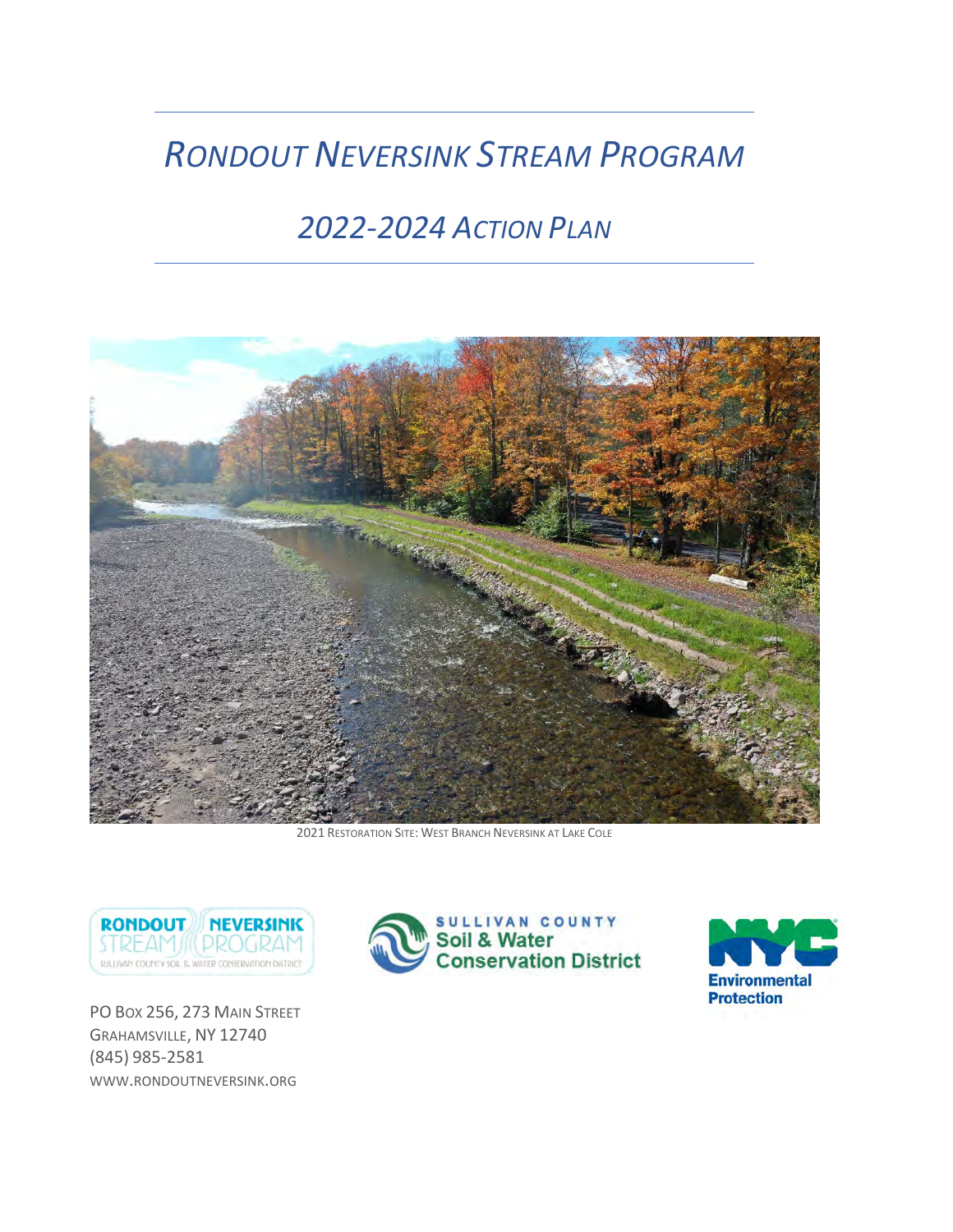| TO:   | Mark Vian, Project Manager, NYC DEP Stream Management Program     |
|-------|-------------------------------------------------------------------|
| FROM: | Stacie Howell, Sullivan County Soil & Water Conservation District |
| DATE: | April 15, 2022                                                    |
| RE:   | Rondout Neversink Stream Program 2022-2024 Action Plan            |

*The Rondout Neversink Stream Program (RNSP) in collaboration with Sullivan County Soil & Water Conservation District (SCSWCD) and NYC Department of Environmental Protection (DEP) have developed the following 2022‐2024 Action Plan for your review. The purpose of the Action Plan is to identify the Rondout Neversink Stream Program's planned activities, goals to accomplish and next steps in support of recommendations derived from stream management plans and Committee/stakeholder input. The current plan was updated and reviewed by our staff team and Watershed Advisory Group including municipal stakeholders in April 2022.* 

*The Action Plan is divided into key programmatic areas:* 

- *A. Protecting and Enhancing Stream Stability and Water Quality*
- *B. Floodplain Management and Planning*
- *C. Highway and Infrastructure Management in Conjunction with Streams*
- *D. Assisting Streamside Landowners (Public and Private)*
- *E. Protecting and Enhancing Riparian and Aquatic Habitat*
- *F. Stream Stewardship Education and Outreach*

*This program does not address Enhancing Public Access to Streams as in other basin Action Plans because the watersheds are predominantly in the Catskill Forest Preserve with significant New York State DEC access points to the stream. Overuse issues are prevalent and RNSP and DEP staff teams coordinate with regional municipal and state partners to disseminate public information and raise awareness about conservation law and stream stewardship. This document lists the program's (RNSP staff‐driven) and grant‐driven Education and Outreach activities in Section F.* 

*The Action Plan is updated annually. This proposed plan will be implemented from May 2022 through April 2024.*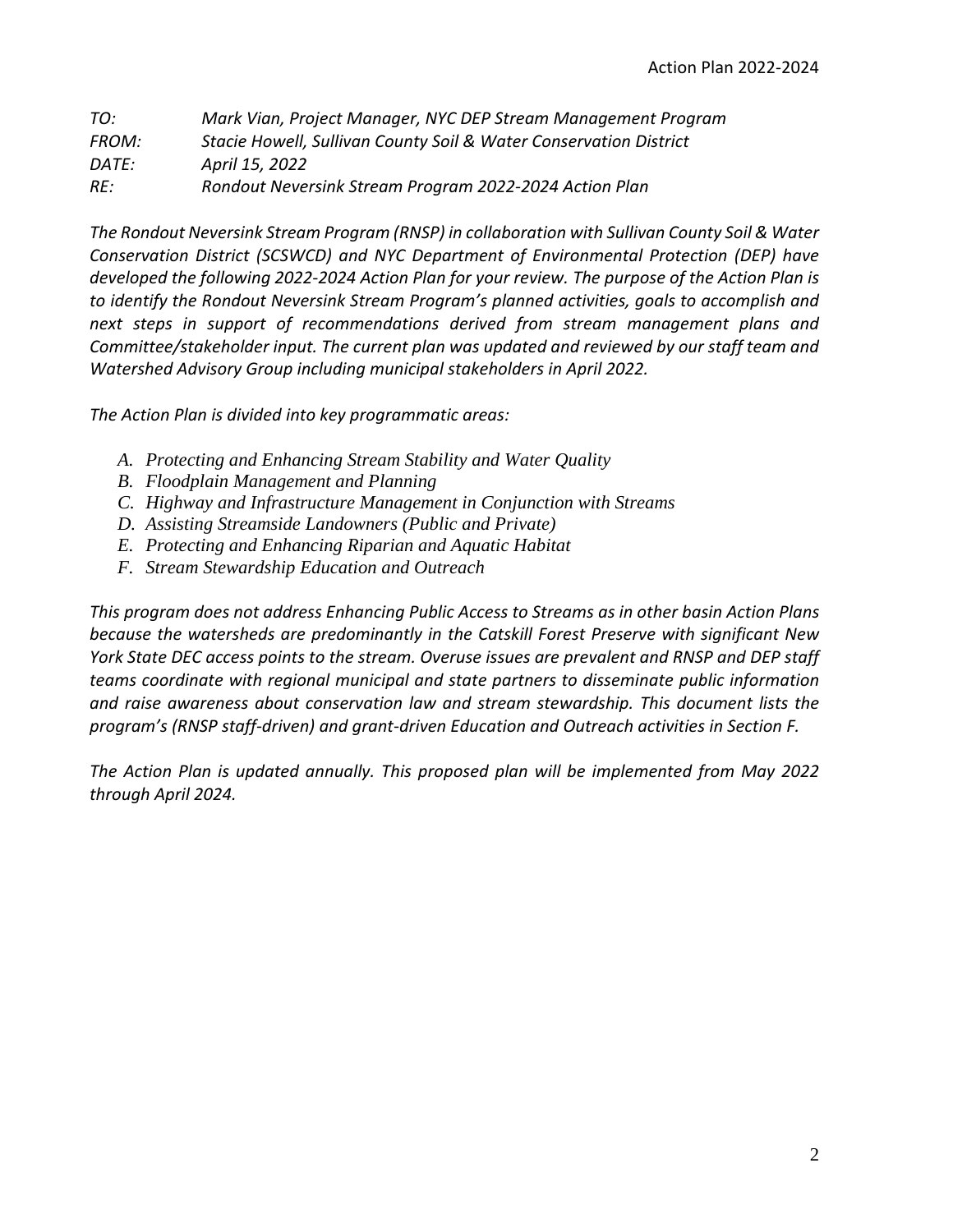### *2022‐2024 Action Plan Rondout Neversink Stream Program*

*The Rondout Neversink Stream Program (RNSP) was established in a partnership among Ulster and Sullivan County Soil & Water Conservation Districts (UCSWCD & SCSWCD) and NYC Department of Environmental Protection (DEP) in 2009 as part of the Filtration Avoidance Determination (FAD) issue to DEP by the Environmental Protection Agency. For practical purposes, a field office was established in Grahamsville at Neversink Town Hall in 2010 when Sullivan County SWCD contracted with DEP to conduct Stream Management Planning in this unique area to serve the two remote towns in Rondout and Neversink basins: Town of Neversink (Sullivan County) and Town of Denning (Ulster County). Stream Management Plans(SMPs) were completed for the three major river corridors in the basin: Chestnut Creek, Rondout Creek and East and West Branches and Main Stem of Neversink River.* 

*The SMPs provide a road map for improved stream and floodplain management. Initiatives include the Stream Management Implementation Program (SMIP), Catskill Streams Buffer Initiative (CSBI), stream and floodplain restoration projects, stream and bank erosion watershed assessments, flood hazard analysis and mitigation, and education and outreach programs.* 

*The following Action Plan summarizes the programs and projects that SCSWCD will be leading within the Rondout and Neversink Basins between April 2022 and March 2024, and includes updates on program activity through March 2022. SCSWCD and its Watershed Advisory Group will lead the effort for each action item and work cooperatively with watershed partnersincluding Denning, Neversink, Ulster and Sullivan Counties, NYC DEP, NYS DEC, and CWC. Funding sources for action items are provided by NYC DEP in contract CAT‐495 through February 2025. This Action Plan identifies goals to address Stream Management Plan and Local Flood Analysis recommendations for implementation by Rondout Neversink Stream Program in the period 2022‐ 2024. See the Projects tab at www.rondoutneversink.org for restoration activities by year from 2011‐2022.* 

*How to read this document: The Action Plan is organized around key program areas. For each topic area there is a list of recommendations, derived from Stream Management Plans and Local Flood Hazard Mitigation Plans in conjunction with Program stakeholders, in italicized text. Under the list of recommendations, tables list planned projects to be carried out by the staff team and through the Stream Management Implementation Program (SMIP) grants. Within the tables, items and grants that are new or have been updated in 2022 are in bolded text. Summaries of new projects are found beneath each table.*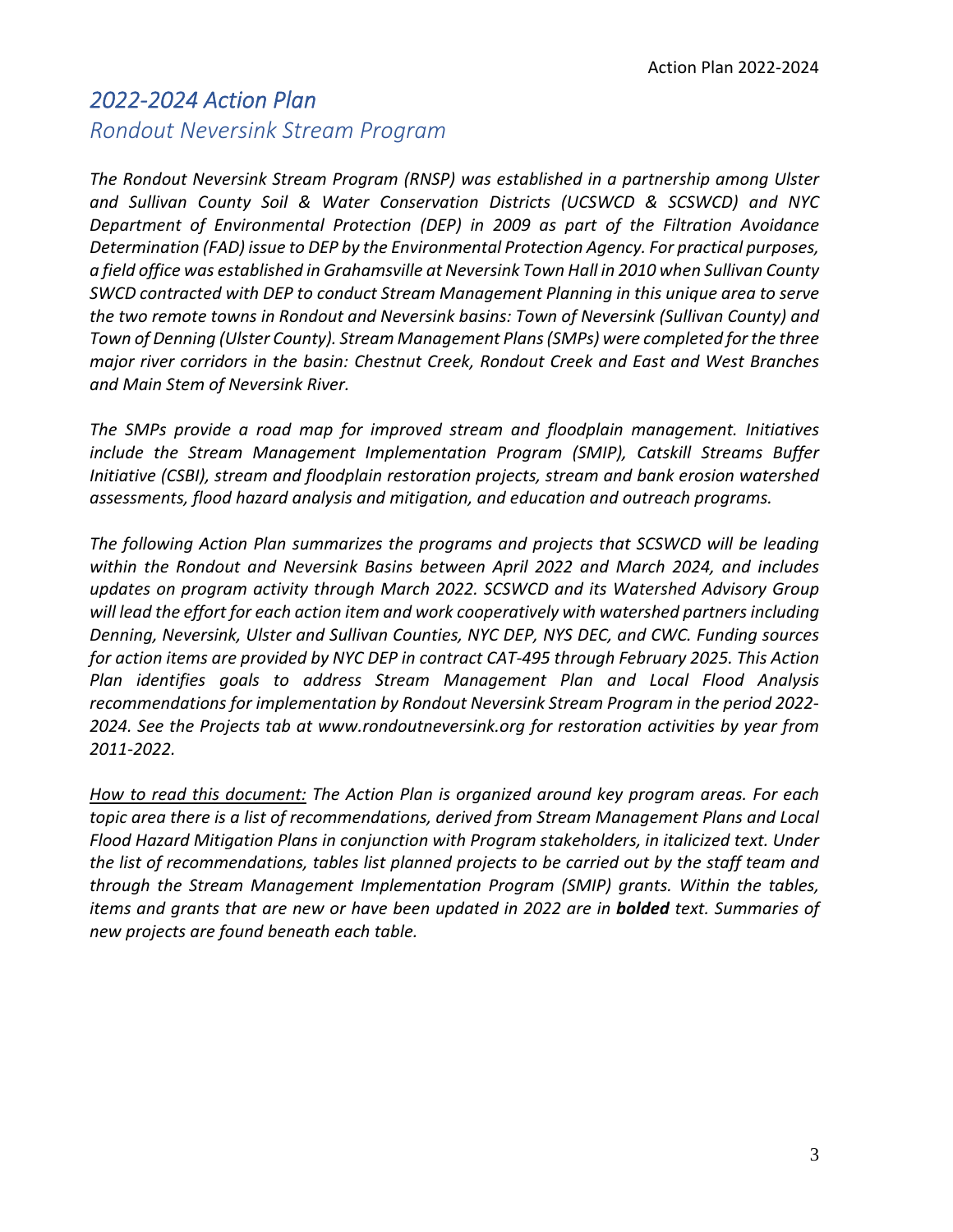## A. Protecting Stream Stability & Water Quality

*These actions may include: stream corridor assessments, stream stabilization/restoration projects with a goal to restore stream stability and reduce targeted pollutants; monitoring and maintenance of stream projects; and outreach, education and technical assistance to encourage stream stewardship.* 

**STREAM CORRIDOR ASSESSMENT AND MONITORING RECOMMENDATIONS**

- *1. Complete a watershed assessment of tributaries in Rondout and Neversink watersheds that have yet to be assessed. Assessments identify and prioritize fine and coarse sediment sources, erosion hazards, and potential water quality impairments and associated treatment opportunities.*
- *2. Review existing water quality data and identify, as far as is possible, the most significant water quality impairments.*
- *3. Identify locations of potential water quality impairments including: sources of pollution from upland areas and within the stream channel such as significant glacial lake clay and till exposures and sources of contaminants from road runoff and households, and make prioritized recommendations for their treatment.*
- *4. Identify, monument and survey selected sites of bank erosion, assess their relative stability, and make prioritized recommendations for their treatment.*
- *5. Monitor constructed stream restoration sites to document the projects' status and performance. Monitoring includes measurements and analysis of geomorphic form, rock structures and vegetation. Data is collected to monitor project stability and vegetation establishment.*

| <b>RONDOUT AND NEVERSINK WATERSHED STREAM FEATURE INVENTORY ASSESSMENT PROJECTS</b>    |                            |                       |  |  |
|----------------------------------------------------------------------------------------|----------------------------|-----------------------|--|--|
| <b>STREAM</b>                                                                          | <b>LOCATION</b>            | <b>CURRENT STATUS</b> |  |  |
| Rondout Mainstem                                                                       | Towns of Denning/Neversink | Complete              |  |  |
| Stone Cabin Brook                                                                      | Town of Denning            | Complete              |  |  |
| Bear Hole Brook                                                                        | Town of Denning            | Complete              |  |  |
| Towns of Denning/Neversink<br>East Branch Neversink, West Branch Neversink<br>Complete |                            |                       |  |  |
| <b>Town of Neversink</b><br><b>Mainstem Neversink</b><br>Summer 2022                   |                            |                       |  |  |

*6. Establish Riparian Reference Reaches.* 

With help from the Watershed Conservation Corp. of Ulster Community College and DEP, the East Branch Neversink and West Branch Neversink 10‐year Stream Feature Inventory (SFI) walkover was completed in 2021. The report and recommendations will continue to be developed in early 2022.

During the 2022 field season, the Mainstem of the Neversink River will begin the 10‐year update. We will also revisit prior and new Bank Erosion Hazard Index (BEHI) sites for data collection. Field work is anticipated to start in early summer, pending landowner permissions, with post-processing and data write-up throughout fall and winter 2022-2023. Updated BEHI data is expected to adjust prioritization of restoration sites.

**STREAM RESTORATION AND STABILIZATION RECOMMENDATIONS**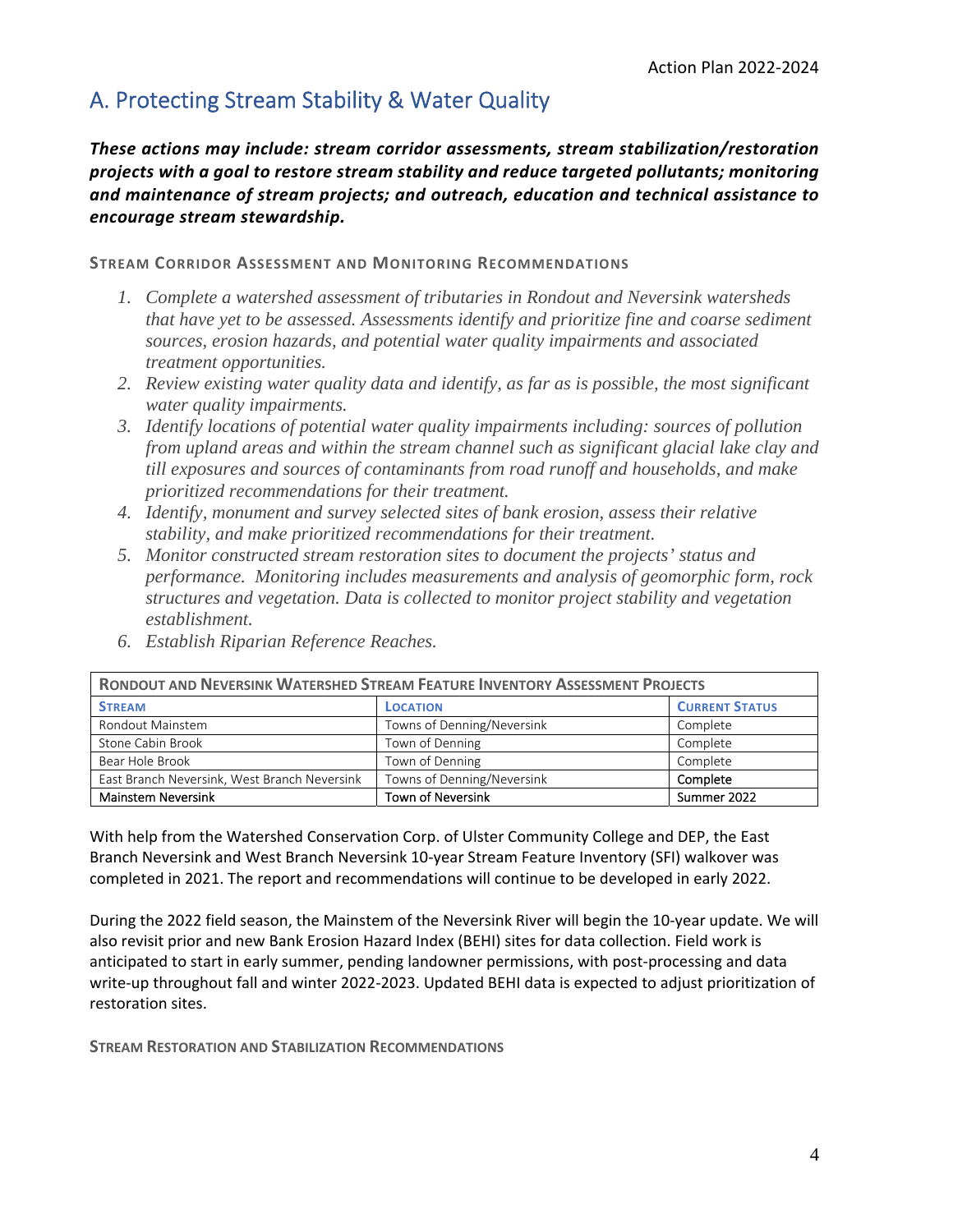- *1. Identify locations, such as those included in Ulster County Multi-Jurisdictional Hazard Mitigation Plan, where roads, bridges, or culverts and water quality may be threatened by SMP-prioritized bank erosion, or are otherwise unstable or threatened, and make prioritized recommendations for their treatment.*
- *2. Identify locations where water quality may be threatened by bank erosion, and make prioritized recommendations for their treatment.*
- *3. Identify locations of stream instabilities contributing to water quality impairment and make prioritized recommendations for their mitigation or treatment.*
- *4. Implement the following stream stability restoration projects that have been identified through field assessments or prioritized in management plans (additional details below table):*

| <b>RONDOUT AND NEVERSINK STREAM RESTORATIONS</b> |                                             |                                   |                                       |                                                                                         |                       |                       |                                              |
|--------------------------------------------------|---------------------------------------------|-----------------------------------|---------------------------------------|-----------------------------------------------------------------------------------------|-----------------------|-----------------------|----------------------------------------------|
| <b>PROJECT</b><br><b>NAME</b>                    | <b>STREAM</b>                               | <b>STATUS</b>                     | <b>EXPECTED</b><br><b>COMPLETION</b>  | <b>PROJECT DESCRIPTION</b>                                                              | <b>LENGTH</b><br>(FT) | <b>DESIGNER</b>       | <b>COST</b>                                  |
| <b>Blue Hill</b><br>Lodge                        | East Branch<br>Neversink<br>River           | Construction<br>Complete<br>2018  | Ongoing<br>Vegetation<br>Work         | Full restoration with<br>channel realignment<br>and grade control                       | 750                   | Barton &<br>Logiudice | \$510,825                                    |
| Denning<br>Town Hall                             | East Branch<br>Neversink<br>River           | Construction<br>Complete<br>2018  | Ongoing<br>Vegetation<br>Work         | Full restoration with<br>channel realignment<br>and grade control                       | 700                   | Barton &<br>Logiudice | \$450,309                                    |
| Frost Valley<br>Road S-Turn                      | West<br><b>Branch</b><br>Neversink<br>River | Construction<br>Complete<br>2018  | Ongoing<br>Vegetation<br>Work         | Flood Hazard<br><b>Mitigation Project</b>                                               | 500                   | Milone &<br>MacBroom  | \$500K<br>(RNSP<br>share)                    |
| Clothes<br>Pool<br>Restoration                   | West<br><b>Branch</b><br>Neversink<br>River | Flood<br>Repairs<br>Completed     | Ongoing<br>Vegetation<br>Work         | <b>Turbidity Reduction</b><br>Project, hillslope<br>stabilization and<br>bankfull bench | 800                   | Stantec               | \$672,397,<br>plus<br>repairs<br>\$98,693.39 |
| Ladleton<br>Restoration                          | East Branch<br>Neversink                    | Ready to Bid                      | 2022                                  | Turbidity and Coarse<br>Sediment Reduction<br>Project                                   | 1100                  | Stantec               | <b>Engineers</b><br>Estimate<br>\$1.8M       |
| $CR-47$ at<br>Lake Cole                          | East Branch<br>Neversink                    | Construction<br>Completed<br>2021 | Ongoing<br>Vegetation<br>Work         | Infrastructure<br>Protection, Streambank<br>Stabilization                               | 450                   | Stantec               | \$335,432.                                   |
| Spindel/East<br>Valley<br>Ranch                  | East Branch<br>Neversink                    | Evaluation                        | 2023 or<br>2024,<br>pending<br>budget | Turbidity Reduction,<br>hillslope stabilization,<br>flood mitigation                    | TBD                   | <b>TBD</b>            | <b>TBD</b>                                   |

*2022: Construction of Ladleton Restoration, East Branch Neversink 2022-2023: Design of Spindel/East Valley Ranch, East Branch Neversink* 

Clothes Pool (West Branch of the Neversink): Construction of Clothes Pool was completed in September 2020. The high-water event on December 25<sup>th</sup>, 2020 resulted in some damage to the soil lifts because the project was so fresh and the vegetation had yet to establish. Repairs to the soil lifts and vegetation were completed in Summer 2021.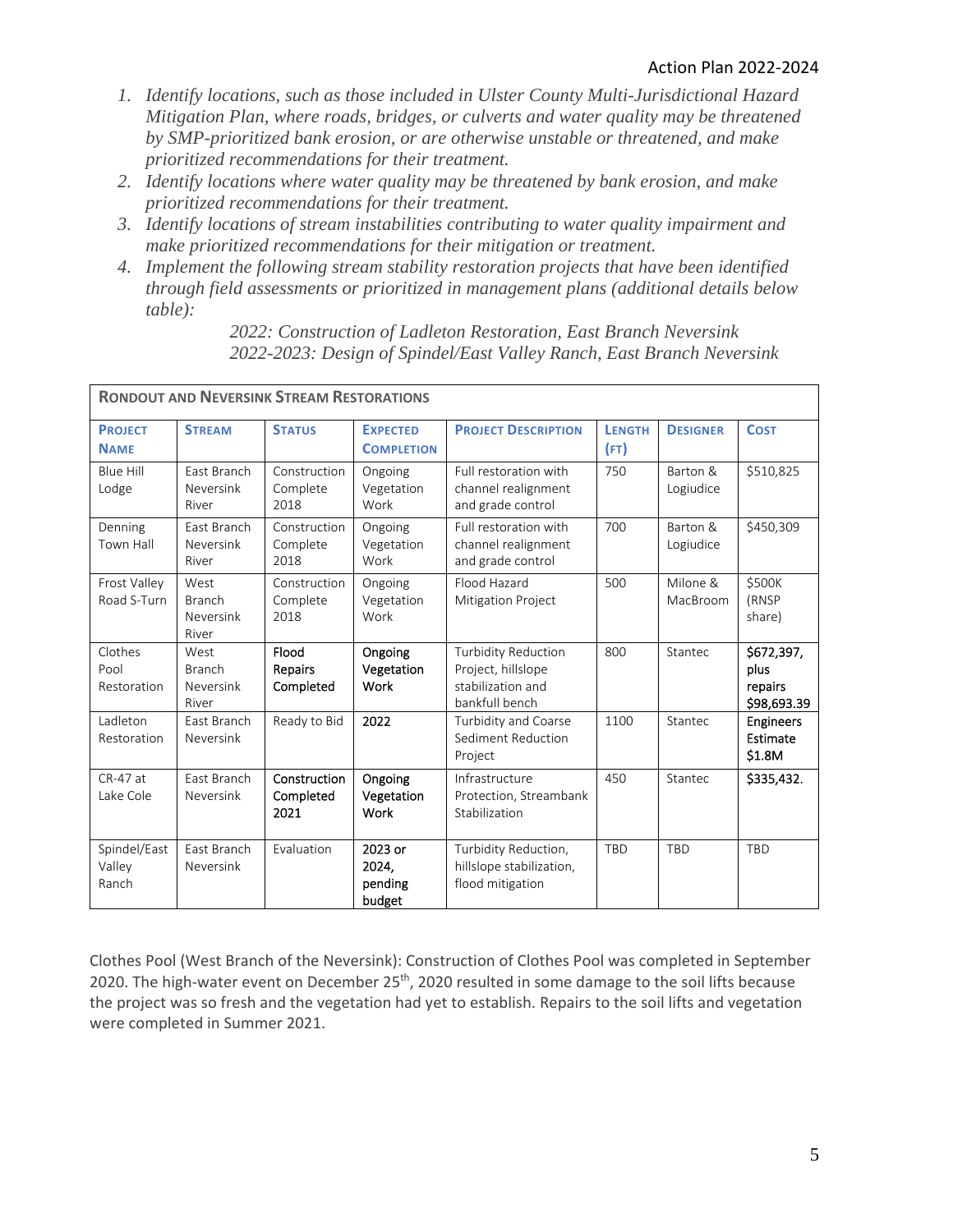### Action Plan 2022‐2024

West Branch Neversink at Lake Cole: During the December 2020 flood, a site that was being monitored for future work on the West Branch Neversink near Lake Cole eroded laterally over 30' toward the road and lake in the single storm. This put CR-47 at risk of damage if another similar event happened. RNSP tapped into DEP's engineering contract resources to fast‐track a design with Stantec, Inc., with the goal of project completion before the commencement of Frost Valley's summer season and the associated heavy visitor use. Additional plantings are expected to continue at both sites in late 2022 and early 2023 as needed to sufficiently establish vegetation.

Ladleton (East Branch Neversink): Ladleton Restoration project is slated for August 2022 construction. Stantec, Inc is the Engineering Firm. Their construction estimate is \$1,862,000. Ladleton project will be bid in April 2022, at which point we'll have a more accurate estimate of construction costs. Ladleton restoration reach parallels Denning Road, and flows east to west for a total length of approximately 880 linear feet. Two of the primary areas of concern are characterized as mass wasting hill slopes that were likely initially undermined by rotational shears along the outer bend and have since slumped to expose bare soil on the slope face, highly susceptible to mechanical erosion and freeze thaw effects. Seeps and upgradient roadway drainage along Denning Road, exacerbate the continuing observed erosion in these areas. The third primary destabilized area is located at the downstream extent of the restoration reach, and it continues to migrate as a direct result of shears during a range of elevated stream flows. The high vertical left bank is likely the location at greatest risk of rapid failure and the most significant source of sediment. Glacial clays are exposed along 100+ linear feet of this bank segment, contributing fine sediments and increasing turbidity within the river. Throughout the design reach, excess sediment is apparent in the formation of mid‐channel bars and depositional features, redirecting flows and potentially contributing to further instability. To address flooding concerns by adjacent landowners, a segment of an unnamed tributary to the East Branch Neversink is also included in this project.

Restoration of these sites meets dual goals of reducing 1) fine sediment contributing to turbidity, and 2) coarse sediment contributing to aggradation and stream instability in downstream reaches nearby in population centers, which has both flood hazard mitigation and water quality benefit. A focus has been placed on state of the science soil restoration at past and future restorations and vegetation at all sites will take several years efforts to significantly establish.

RNSP plans to continue to develop soil mixes for use at CSBI and Restoration projects. RNSP is committed to being at the forefront of the latest science in creating the most sustainable and healthy soil mixes to optimize the success of the completed projects. Soil is amended with sand, compost, biochar, rock‐dust, and mycorrhizal inoculants to create the ideal conditions for growth.

### B. Floodplain Management and Planning

### *Includes floodplain assessments; coordination with floodplain management effort in the watershed; and outreach, education and technical assistance for floodplain management.*

**LOCAL FLOOD ANALYSIS AND FLOODPLAIN ASSESSMENT RECOMMENDATIONS**

- *1. Identify locations where roads, bridges, or culverts may be threatened by flooding, and make prioritized recommendations for their treatment.*
- *2. Identify locations where improved or residential areas may be threatened by flooding, and make prioritized recommendations for their treatment.*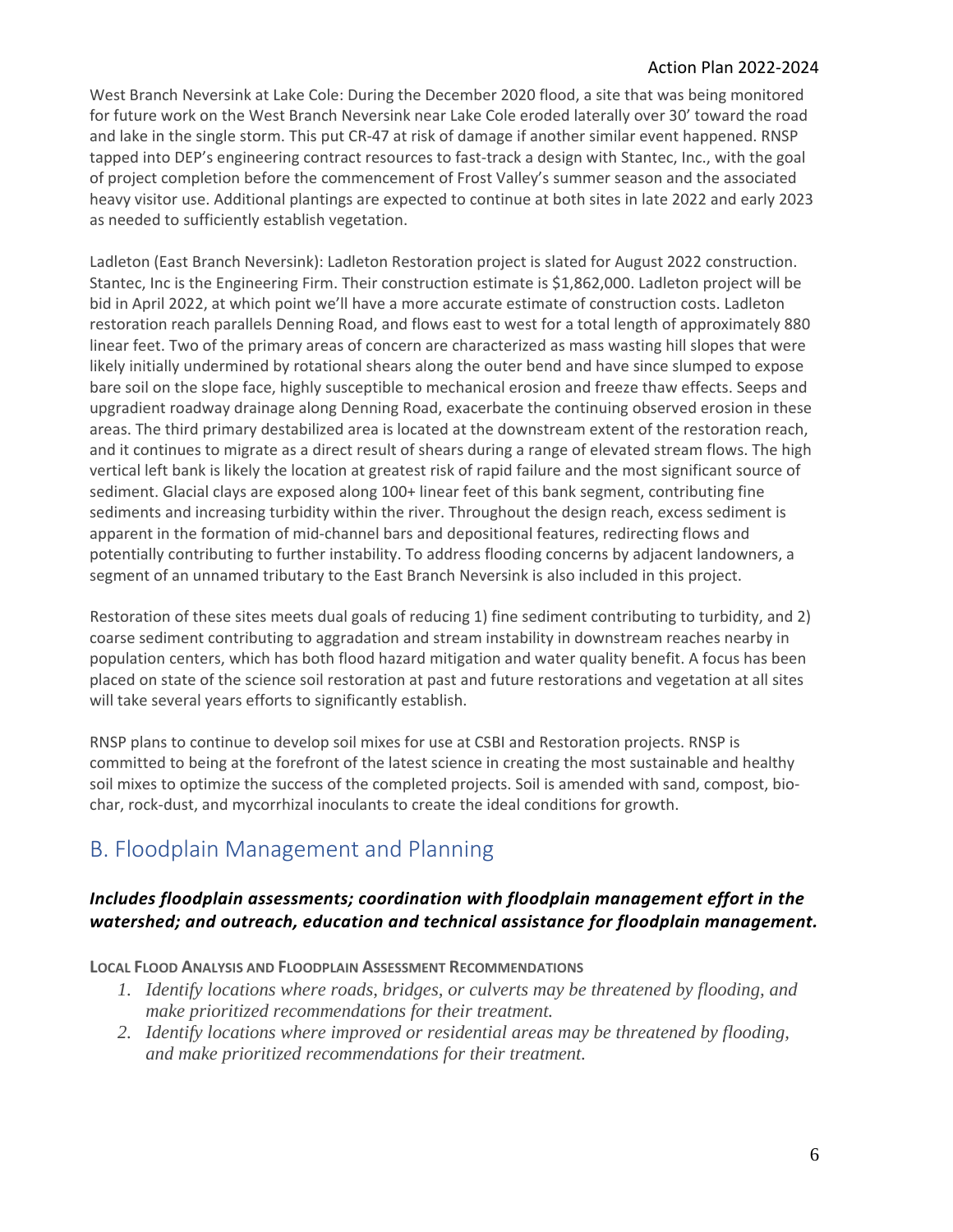- *3. Support flood hazard mitigation efforts to reduce the impacts from flooding such as impacts to public safety, homes and businesses, critical facilities (i.e., Town Halls, Highway Depts.) infrastructure and the natural environment.*
- *4. Through LFA, provide resources to help WOH municipalities: confirm that there is a significant flood hazard in the target area through engineering analysis; use engineering analysis to develop a range of hazard mitigation alternatives; evaluate both the technical effectiveness and the benefit/cost effectiveness of each solution, and compare different solutions to each other for the most practical, sustainable outcome.*

| <b>RONDOUT AND NEVERSINK LOCAL FLOOD HAZARD MITIGATION ANALYSIS</b> |                                        |                       |  |  |  |
|---------------------------------------------------------------------|----------------------------------------|-----------------------|--|--|--|
| <b>STREAM</b>                                                       | <b>LOCATION</b>                        | <b>CURRENT STATUS</b> |  |  |  |
| Neversink River                                                     | Claryville Towns of Denning, Neversink | Accepted 2014         |  |  |  |
| Rondout Creek                                                       | Sundown, Town of Denning               | Accepted 2017         |  |  |  |
| Chestnut Creek                                                      | Town of Neversink                      | Summer 2022           |  |  |  |
| Saw Mill Road Analysis                                              | Town of Denning                        | Summer 2022           |  |  |  |

Chestnut Creek LFA has resumed, with an expected completion of summer 2022. After that, an analysis on Saw Mill Road in Denning will begin, which was a recommendation from the Claryville LFA and a localized area that experiences frequent flooding from poor drainage and extensive mountain runoff. Results may provide potential projects that are eligible for flood mitigation funding that could be implemented in 2023.

| <b>RONDOUT AND NEVERSINK LOCAL FLOOD HAZARD MITIGATION PROJECTS</b> |                              |                             |  |  |  |
|---------------------------------------------------------------------|------------------------------|-----------------------------|--|--|--|
| <b>PROJECT</b>                                                      | <b>LOCATION</b>              | <b>CURRENT STATUS</b>       |  |  |  |
| Hunter Road Flood Model Detail                                      | Claryville Town of Neversink | Complete                    |  |  |  |
| Denning Culvert Assessment                                          | Town of Denning              | Complete                    |  |  |  |
| Sugarloaf Road Culvert Assessment                                   | Town of Neversink            | Complete                    |  |  |  |
| Chestnut Creek Vacant Lot Analysis                                  | Town of Neversink            | Design Expected Summer 2022 |  |  |  |
| <b>Slater Road Culvert</b>                                          | <b>Town of Neversink</b>     | <b>Expected Summer 2022</b> |  |  |  |

The Chestnut Creek LFA is anticipated to return recommendations to replace a culvert conveying the Chestnut Creek under Slater Road. The preliminary estimates for the culvert replacement are approximately \$237,000. Within the Chestnut Creek LFA the consultants were able to look at a vacant lot adjacent to the Neversink Town Hall for potential flood reduction options. RNSP plans to assist with permitting and implementation costs, if any, in addition to a native buffer planting extending the Town Hall's buffer.

### **FLOODPLAIN MANAGEMENT COORDINATION, EDUCATION AND OUTREACH RECOMMENDATIONS**

- *1. The SCSWCD can support local municipalities in the use of FIRM maps.*
- *2. Municipalities in the watershed can conduct a review of current floodplain ordinances and adopt revisions as appropriate. Revisions should reflect current building trends, new technologies, compliance and integrated broader community plans as appropriate.*
- *3. Support municipal exploration of Community Rating System as a feasible activity.*
- *4. Access to flood prevention/protection information can be established and supported throughout the basins.*
- *5. Watershed municipalities, working with local and state agencies, can support periodic training sessions on flood related issues. Audiences can include municipal leaders, code enforcement staff, planning boards, landowners, realtors, lending institutions and others.*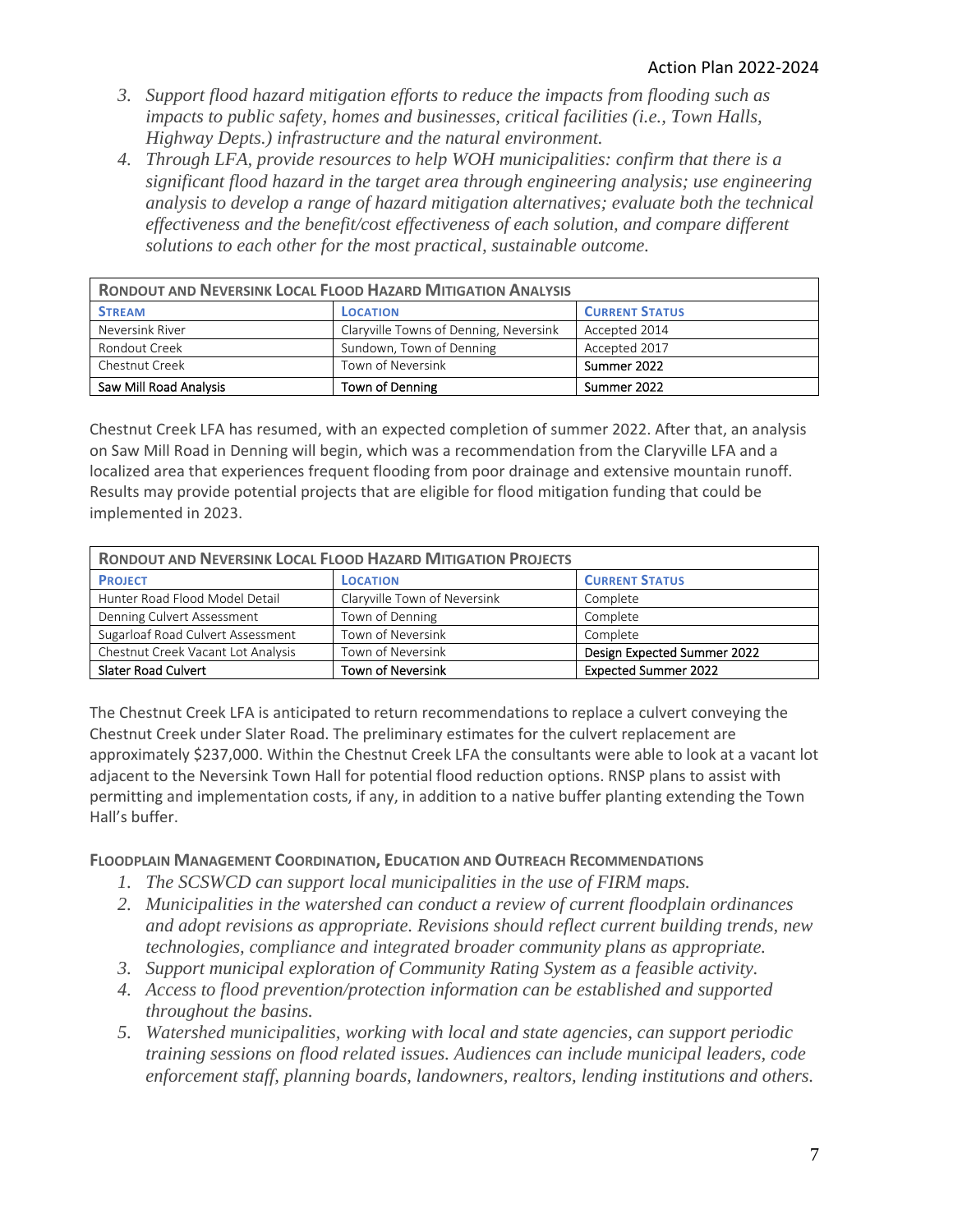- *6. Watershed municipalities can facilitate development of a flood damage reporting system to track types of flooding, their location and the costs associated with flood damage.*
- *7. Stream and floodplain management guidelines, which integrate stream form and function, can be developed for use during post flood response.*

| <b>POST-FLOOD TECHNICAL ASSISTANCE</b>                                                        |                            |  |  |  |  |
|-----------------------------------------------------------------------------------------------|----------------------------|--|--|--|--|
| <b>STAKEHOLDER/AUDIENCE</b>                                                                   | <b>EXPECTED COMPLETION</b> |  |  |  |  |
| Establish a staff operator/partnership for post-flood emergency response at Frost Valley YMCA | Ongoing                    |  |  |  |  |
| Establish Town operator/partnership for post-flood emergency response in Claryville           | Ongoing                    |  |  |  |  |
| Town of Neversink person assigned                                                             | Ongoing                    |  |  |  |  |
| Town of Denning person assigned                                                               | Ongoing                    |  |  |  |  |
| Ulster County DPW person assigned                                                             | Ongoing                    |  |  |  |  |

Throughout the year, RNSP will extend technical information and provide assistance from staff to a variety of stakeholders. RNSP will provide technical support to municipalities and landowners experiencing stream and floodplain related problems. RNSP will provide technical assistance to highway departments and others on hydraulic and stormwater issues. The District will continue the ditch seeding and maintenance program with Denning and Neversink Towns, as time requested and time allows.

In the event of significant flooding, RNSP will provide information and assistance to watershed residents and communities. Based on past-experience, RNSP may play a significant role in assisting watershed residents with finding information and directing flood victims to available resources, such as assisting with debris removal and flood buyouts, or other programming as agreed upon by DEP.

RNSP will coordinate with DEP to identify stream project funding needs, survey flood damage, and record high water marks, when it is safe to do so.

## C. Highway and Infrastructure Management in Conjunction with Streams

### *Outreach, training and financial assistance to highway departments (two Counties and two Towns) to encourage the adoption of best management practices. Early detection and rapid response to control and eradicate invasive species.*

**HIGHWAY INFRASTRUCTURE AND STORMWATER MANAGEMENT RECOMMENDATIONS**

- *1. Provide support for County and Town Highway Departments for vegetation management on critical areas such as roadside ditches and steep slopes.*
- *2. Watershed municipalities can evaluate winter road abrasive procedures to address abrasive quality, application methods and spring sweeping.*
- *3. The Town and County Highway Departments and NYSDOT can integrate geomorphology principles in all new projects and routine maintenance activities related to the streams and tributaries.*
- *4. Work with local highway departments to minimize the negative effects of bank armor through the use of vegetation within and above the armor. Replant existing rip rap. This will increase the effectiveness and strength of the rip rap and cool water temperatures through shading and reducing the thermal effects of heated rock.*
- *5. Work with the Denning and Neversink Highway Departments to identify opportunities to address infrastructure that is leading to stream instability and water quality degradation.*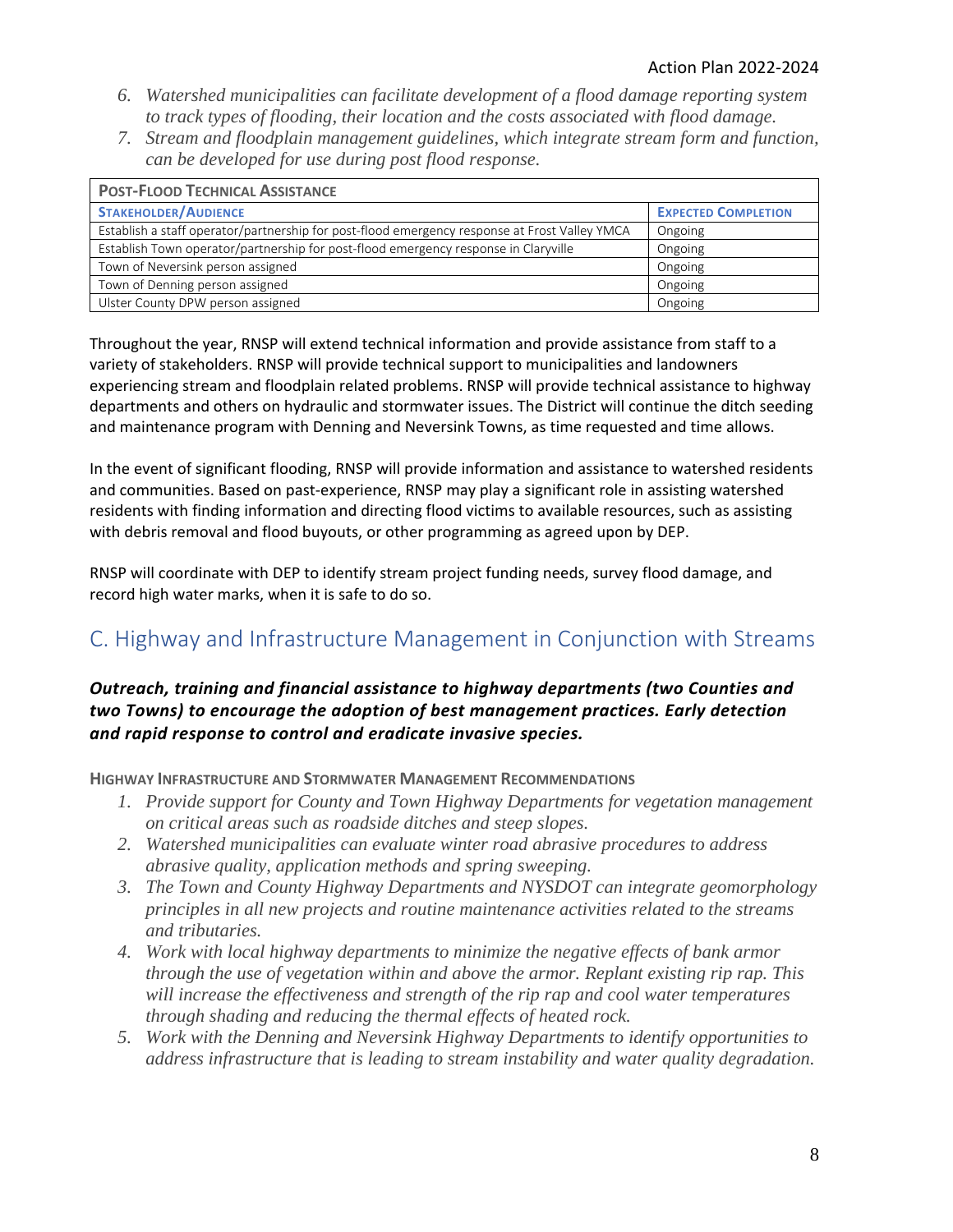*6. Study potential for science-based criteria for selective stream gravel management and decisions about impacts of Large Wood.* 

| <b>RONDOUT AND NEVERSINK HIGHWAYS &amp; INFRASTRUCTURE PROJECTS</b>   |                   |                              |  |  |  |
|-----------------------------------------------------------------------|-------------------|------------------------------|--|--|--|
| <b>STREAM</b>                                                         | <b>LOCATIONS</b>  | <b>CURRENT STATUS</b>        |  |  |  |
| East Branch Neversink Critical Area Seeding                           | Denning Road      | Ongoing, annual as needed    |  |  |  |
| Little Hollow Road Erosion Site                                       | Town of Neversink | Complete 2017                |  |  |  |
| Road Ditch Mapping/Assessment                                         | Town of Denning   | Completed 2019               |  |  |  |
| Peekamoose Road Critical Area Seeding                                 | Town of Denning   | Ongoing, annual as requested |  |  |  |
| Swale @ WB Stn 20200                                                  | Town of Denning   | Planning                     |  |  |  |
| Chestnut Creek at Town Garage<br><b>Town of Neversink</b><br>Planning |                   |                              |  |  |  |

RNSP continues to work with Ulster County Highway Department to address a drainage swale adjacent to West Branch Neversink at Station 20200 that is eroding. The proposed treatment consists of redirecting road drainage, replacing culverts, and repairing the streambank with coir logs and planting. RNSP removed hazard leaning trees in 2021 and UCHD is currently working on appropriate culvert sizing, which they would then apply for funding to implement approved drainage options.

RNSP will provide technical assistance to watershed landowners when requested, including stream and riparian best management practices, and flood safety and mitigation. RNSP will pursue a grant application with the Town of Neversink to install a barrier between the Chestnut Creek and the Town's gravel storage location to prevent gravel from entering the stream system.

RNSP will continue to seek Highways & Infrastructure eligible projects to fund by working closely with the Towns of Denning and Neversink.

**RECOMMENDATIONS FOR OUTREACH AND TECHNICAL SUPPORT TO HIGHWAY DEPARTMENTS, STORMWATER MANAGERS AND CONTRACTORS**

- *1. Provide municipal highway departments and local contractors with hands-on training in various stream management activities. Conduct field days, workshops and demonstration projects to meet this goal.*
- *2. Educate and train municipal highway departments in stream process, and provide them with information about how maintenance of road systems and other public infrastructure may impact local waterways.*
- *3. Provide education and outreach to municipal highway departments, stormwater managers and contractors to improve their ability to recognize changes in stream stability and impacts to water quality that may be associated with infrastructure management activities and to understand the impact of management actions.*

| <b>RONDOUT AND NEVERSINK HIGHWAY DEPT AND STAKEHOLDERS TRAINING</b>                                      |  |  |  |  |  |
|----------------------------------------------------------------------------------------------------------|--|--|--|--|--|
| <b>CURRENT STATUS</b><br><b>AUDIENCE</b><br><b>SUBJECT</b>                                               |  |  |  |  |  |
| NYS DEC Erosion & Sediment Control Certification<br>Completed 2019<br>Land/Operation Managers            |  |  |  |  |  |
| Searching for candidate(s)<br>Land Managers/Highways/DPW<br>Rosgen Level 1 Basic Stream Process Training |  |  |  |  |  |
| Japanese Knotweed Early Detection<br><b>Highway Departments</b><br>Ongoing                               |  |  |  |  |  |

# D. Assisting Streamside Landowners (Public and Private)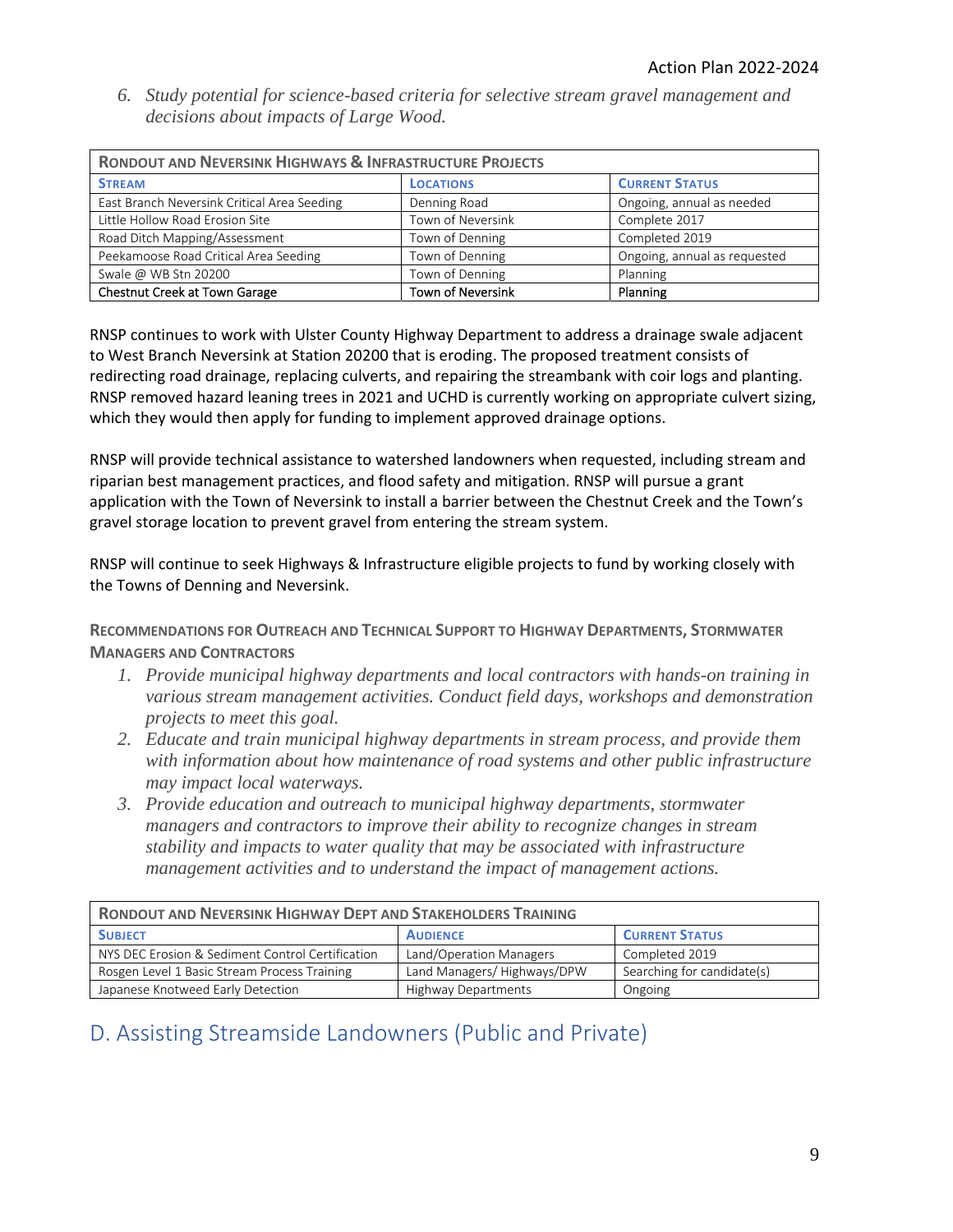### *Provide access to training and technical assistance to increase the knowledge, skills and capabilities of landowners in the watershed. Also provide support for riparian buffer restoration.*

#### **CATSKILL STREAMS BUFFER INITIATIVE RECOMMENDATIONS**

- *1. Preserve and protect existing riparian buffers and provide for improved stewardship.*
- *2. Protect/enhance the stream corridor through the establishment of effective forested buffers. Stream buffers will offer some measure of protection against encroaching land uses and act to protect public and private property.*
- *3. Assist landowners with their efforts to protect and maintain healthy riparian buffers, address invasive species, and improve the condition of unstable or degraded riparian areas.*
- *4. Provide assistance with managing and preventing the spread of Japanese knotweed and other invasive species.*
- *5. Provide assistance for streamside landowners to maintain diverse and healthy riparian buffers of at least 35-100 feet using native shrubs, trees and other woody vegetation.*

|                                     | <b>RONDOUT AND NEVERSINK BUFFER PROJECTS</b> |                        |                                      |                                                                                               |                       |                 |                          |
|-------------------------------------|----------------------------------------------|------------------------|--------------------------------------|-----------------------------------------------------------------------------------------------|-----------------------|-----------------|--------------------------|
| <b>PROJECT</b><br><b>NAME</b>       | <b>WATERBODY</b>                             | <b>STATUS</b>          | <b>EXPECTED</b><br><b>COMPLETION</b> | <b>PROJECT DESCRIPTION</b>                                                                    | <b>LENGTH</b><br>(FT) | <b>DESIGNER</b> | <b>COST</b>              |
| State Route<br>55                   | Chestnut<br>Creek                            | Complete               | 2020                                 | Erosion control hillslope<br>stabilization/revegetation                                       | 110                   | <b>SCSWCD</b>   | \$31,202.08              |
| Ballfield                           | Rondout<br>Creek                             | Invasives<br>Control   | TBD                                  | Demo site for sustainable<br>landscape design                                                 | 550                   | Phyto<br>Studio | <b>TBD</b>               |
| Chestnut<br>Creek Buffer            | Chestnut<br>Creek                            | Ongoing<br>Invasive    | Ongoing                              | Invasive removal and<br>replanting with Sullivan<br>County Renaissance                        | 300                   | SCSWCD          | \$0                      |
| Time and<br>Valley<br>Museum        | <b>NA</b>                                    | Ongoing<br>Maintenance | Summer<br>2022                       | Native garden display                                                                         | <b>NA</b>             | SCSWCD          | \$600                    |
| Plant<br>Material<br>Center         | <b>NA</b>                                    | Ongoing                | Ongoing                              | Repotting stock to larger<br>pots                                                             | <b>NA</b>             | <b>NA</b>       | TBD                      |
| One Nature<br>Contract<br>Extension | <b>NA</b>                                    | Executed               | Active<br>through<br>2024            | Contract extension with<br>One Nature to grow<br>plants from tubelings                        | <b>NA</b>             | <b>NA</b>       | $\sim$ \$240K/4<br>years |
| Molls Brook                         | Tributary to<br>Rondout<br>Creek             | Planning and<br>Design | <b>TBD</b>                           | Bank stabilization project                                                                    | 200                   | SCSWCD          | <b>TBD</b>               |
| Vegetation<br>Monitoring            | Multiple                                     | Ongoing                | Annually in<br>August                | Vegetation monitoring at<br>past project sites                                                | <b>NA</b>             | <b>NA</b>       | <b>NA</b>                |
| Wintoon<br>RipRap Retro<br>Planting | West Branch<br>Neversink                     | Complete               | Completed<br><b>Fall 2020</b>        | Retrofitting riprap along<br>West Branch Neversink<br>with soil and<br>willow/shrub plantings | 302                   | SCSWCD          | \$24,906                 |
| Frank-<br>Kerrigan                  | Rondout<br>Creek                             | Complete               | Completed<br>Fall 2020               | Riparian planting                                                                             | 164                   | SCSWCD          | \$1,300.00               |
| Kelly                               | <b>Red Brook</b>                             | Complete               | Completed<br>Fall 2020               | Streambank stabilization<br>and riparian planting                                             | 103                   | SCSWCD          | \$6,849.95               |
| Eighmey                             | Rondout<br>Creek                             | Complete               | Completed<br>Fall 2020               | Riparian planting                                                                             | 715                   | SCSWCD          | \$8,276.50               |
| Stanley                             | Rondout<br>Creek                             | Complete               | Completed<br>Fall 2020               | Riparian planting                                                                             | 746                   | SCSWCD          | \$12,689                 |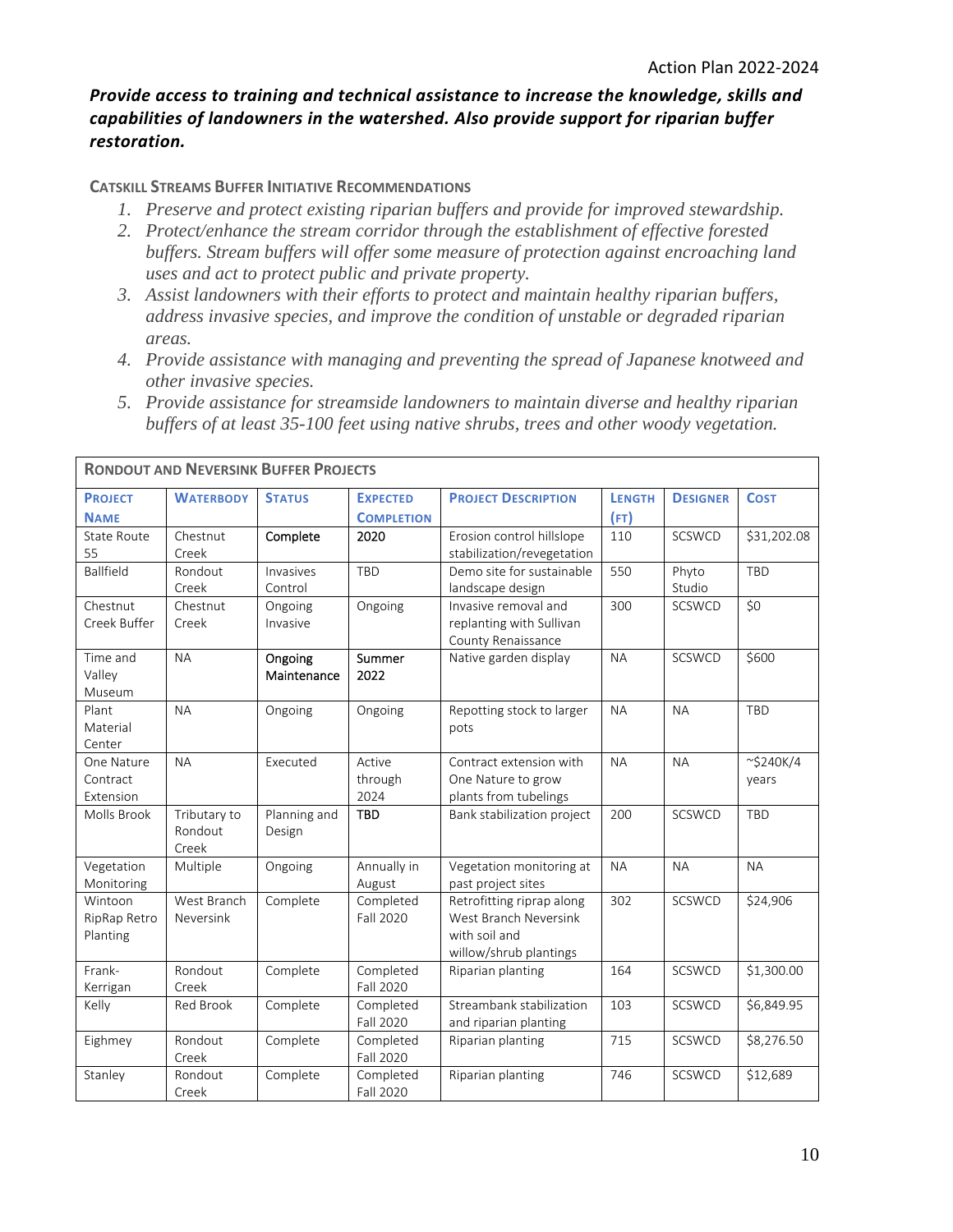Action Plan 2022‐2024

| Wintoon<br>Waters HWA | West Branch<br>Neversink        | Complete | Completed<br>Fall 2020        | Hemlock Wooley Adelgid<br>Treatment       | N/A        | N/A           | \$9,000    |
|-----------------------|---------------------------------|----------|-------------------------------|-------------------------------------------|------------|---------------|------------|
| Rodriguez             | Chestnut<br>Creek               | Complete | Completed<br><b>Fall 2021</b> | <b>Riparian Planting</b>                  | 186        | <b>SCSWCD</b> | \$514      |
| Tooey at<br>Hunter Rd | Mainstem<br><b>Neversink</b>    | Complete | Completed<br><b>Fall 2021</b> | Riparian Planting                         | 100        | <b>SCSWCD</b> | \$0        |
| Reichman<br>Repairs   | Sundown<br>Creek                | Complete | Completed<br><b>Fall 2021</b> | Riparian Planting                         | 95         | <b>SCSWCD</b> | \$0        |
| Wellington            | East Branch<br><b>Neversink</b> | Planning | <b>Fall 2022</b>              | <b>HWA Treatment/Riparian</b><br>Planting | <b>TBD</b> | <b>SCSWCD</b> | <b>TBD</b> |
| Rodriguez<br>Phase 2  | Chestnut<br>Creek               | Planning | <b>Fall 2022</b>              | <b>Riparian Planting</b>                  | <b>TBD</b> | <b>SCSWCD</b> | <b>TBD</b> |

In 2021, a total of 3 CSBI projects were completed, vegetating 381 feet of streambank, 0.26 acres, with 89 trees and shrubs and 95 feet of willow fascines.

In 2022, 2 CBSI projects are planned so far. One includes treatment of Hemlock Wooley Adelgid and then a riparian planting and willow staking. The second is the expansion of a previous project site, where an adjacent parcel has been purchased. There are 5 site visits scheduled for Spring 2022, which will likely lead to project development for implementation in Fall 2022 and Spring 2023.

Ongoing invasive species treatment is anticipated in early fall. Japanese Knotweed is the primary target species on the Chestnut Creek and Rondout Creek. Oriental bittersweet, Japanese stiltgrass, and Mugwort are also planned for continued treatment at a project area along Chestnut Creek.

Multi‐year contracts with One Nature and Greenbelt will continue for the supply of plant materials to all West-of-Hudson basins. RNSP is currently exploring options with a local botanist to provide native seed collection and propagation services.

In a continuous effort to develop the most fertile and productive soil, RNSP will continue to work closely with consultants to develop specific protocols to engineer a high‐quality soil and compost medium to be used at restoration and buffer sites as needed.

**OUTREACH, EDUCATION AND TECHNICAL ASSISTANCE TO STREAMSIDE LANDOWNERS**

- *1. Provide streamside landowners detailed technical information on the establishment and maintenance of riparian buffers.*
- *2. Provide stakeholders technical assistance that will guide restoration of stream system stability and help to maintain ecological integrity. Technical assistance can range from a*  landowner consultation to activities that will help meet the priorities of protecting water *quality and establishing riparian buffers.*
- *3. Provide long-term access to technical assistance to landowners and municipalities for assessment of their stream-related problems, and development of effective management strategies and to supervise stream project implementation.*
- *4. Educate streamside landowners by providing a basic understanding of fluvial process, factors impacting streambank stability and water quality, and management decisions for the promotion of a healthy stream.*
- *5. Characterize current riparian vegetation management in the watershed and make prioritized recommendations for changes that can improve ecosystem integrity.*
- 6. *Educate municipal leaders by providing a basic understanding of fluvial process, with an emphasis on how local decision makers can support stream health through their*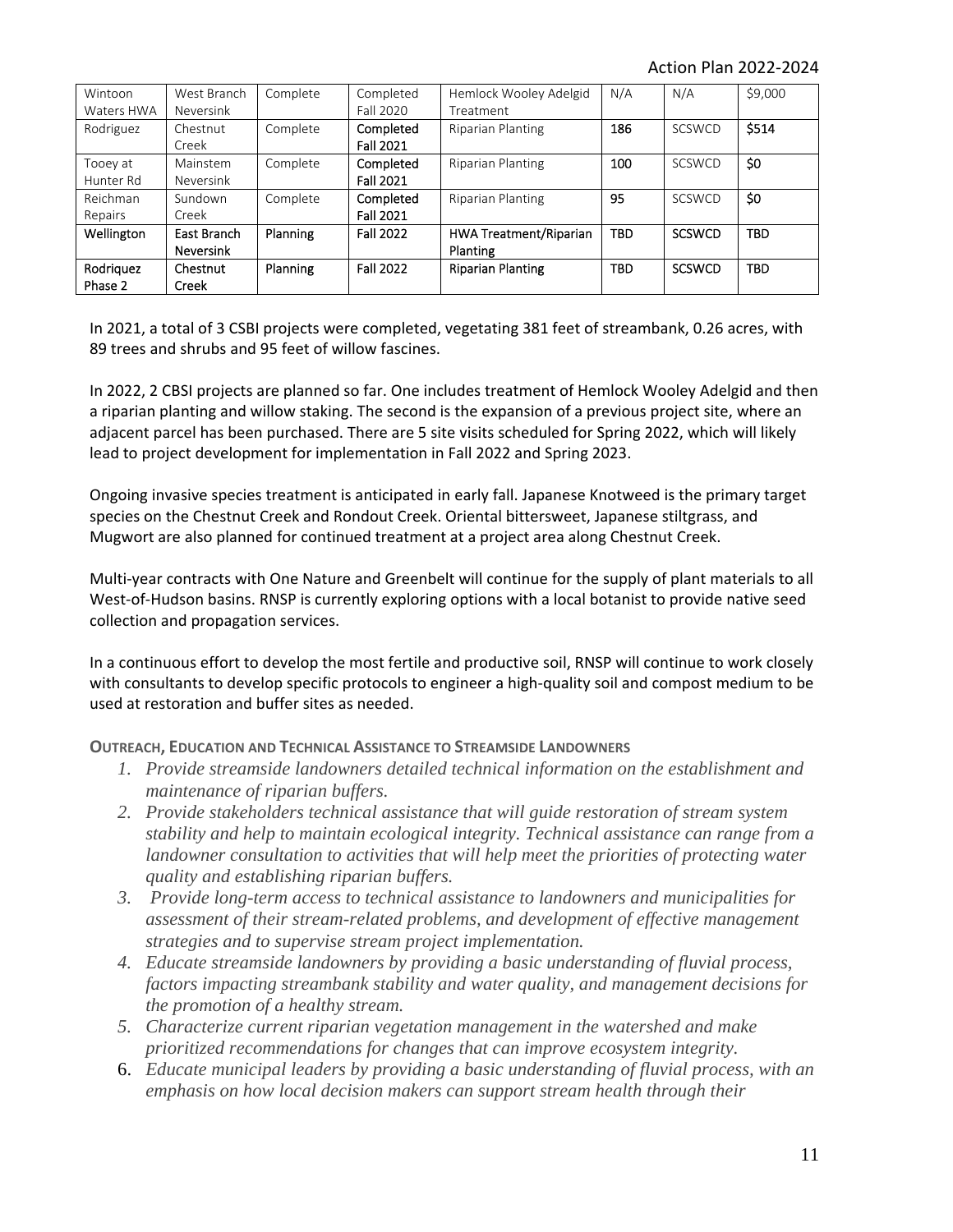*leadership and provide information on the multiple benefits which can be realized by protecting stream and watershed health.*

| <b>RONDOUT AND NEVERSINK OUTREACH EVENTS</b>          |                              |                       |  |  |  |  |
|-------------------------------------------------------|------------------------------|-----------------------|--|--|--|--|
| <b>SUBJECT</b>                                        | <b>AUDIENCE</b>              | <b>CURRENT STATUS</b> |  |  |  |  |
| Annual Tree & Shrub Sale                              | Streamside Landowners        | April 22-23, 2022     |  |  |  |  |
| Fly-Tying Workshop                                    | General Public               | TBD                   |  |  |  |  |
| Forest to Frying Pan Cultivating Mushroom Buffer      | Streamside Landowners        | TBD                   |  |  |  |  |
| Workshop                                              |                              |                       |  |  |  |  |
| Neversink Paddling Tour                               | General Public               | Annual                |  |  |  |  |
| Peek in the Creek Family Stream Exploration           | Neversink Parks & Recreation | TBD                   |  |  |  |  |
| Glacial History of the Catskills                      | <b>General Public</b>        | Webinar               |  |  |  |  |
| River Geology Walk and Talk                           | <b>General Public</b>        | Digital               |  |  |  |  |
| <b>NYWEA Conference Presentation</b>                  | <b>Local Officials</b>       | Complete              |  |  |  |  |
| <b>Best Management Practices for Riparian Buffers</b> | <b>Streamside Landowners</b> | Webinar               |  |  |  |  |
| Tree ID Walk                                          | <b>General Public</b>        | Planning              |  |  |  |  |
| <b>Neversink Association Meeting</b>                  | <b>Neversink Residents</b>   | Annual                |  |  |  |  |
| Virtual Presentation on Ecology/JKW                   | <b>General Public</b>        | Planning              |  |  |  |  |

A tree identification stream walk is planned for July 2022 with staff from Catskill Forest Association. We are also exploring options for a riparian bird and plant education workshop. RNSP has been invited by Time and the Valleys Museum to host a virtual workshop on ecology with a highlight on Japanese Knotweed identification and control. The workshop is scheduled for September.

See also Section G. Stream Stewardship Education and Outreach, below.

# E. Protecting and Enhancing Riparian and Aquatic Habitat

### *Support for research and education programs that encourage protection of aquatic and riparian ecosystems.*

### **RECOMMENDATIONS FOR RIPARIAN AREAS**

- *1. Preserve and protect existing riparian buffers and provide for improved stewardship.*
- *2. Protect/enhance the stream corridor through the establishment of effective forested buffers. Stream buffers will offer some measure of protection against encroaching land uses and act to protect public and private property.*
- *3. Assist landowners with their efforts to protect and maintain healthy riparian buffers, address invasive species, and improve the condition of unstable or degraded riparian areas.*
- *4. Provide assistance with managing and preventing the spread of Japanese knotweed and other invasive species.*
- *5. Provide assistance for streamside landowners to maintain diverse and healthy riparian buffers of at least 35- 100 feet using native shrubs, trees and other woody vegetation.*

| <b>RONDOUT AND NEVERSINK JAPANESE KNOTWEED CONTROL SITES</b> |                |                |  |  |
|--------------------------------------------------------------|----------------|----------------|--|--|
| <b>CURRENT STATUS</b><br><b>STREAM</b><br>LOCATION           |                |                |  |  |
| Chestnut Creek                                               | Multiple sites | 2010 - Ongoing |  |  |
| Rondout Creek<br>Multiple sites<br>2010 - Ongoing            |                |                |  |  |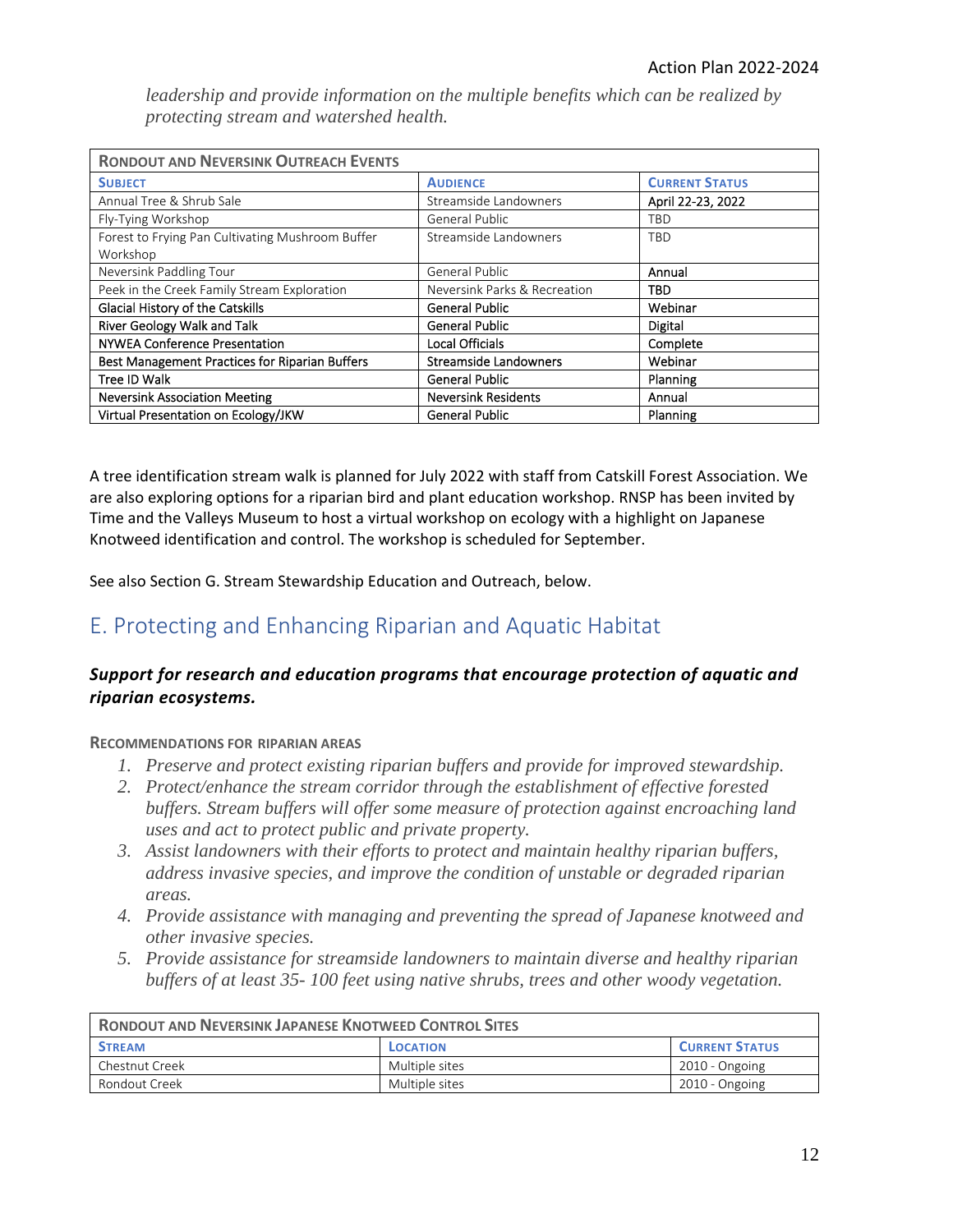| West Branch Neversink                                            | County Road 47 | Complete 2016 |  |  |
|------------------------------------------------------------------|----------------|---------------|--|--|
| <b>RONDOUT AND NEVERSINK HEMLOCK WOOLY ADELGID CONTROL SITES</b> |                |               |  |  |
| West Branch Neversink                                            | Multiple Sites | Complete 2020 |  |  |
| <b>East Branch Neversink</b>                                     | Wellington     | Summer 2022   |  |  |

See also Section D, on Catskill Streams Buffer Initiative updates.

#### **RECOMMENDATIONS FOR HEALTHY AQUATIC HABITAT**

- *1. Conduct a detailed assessment of current and potential fisheries conditions.*
- *2. Provide technical support for post-construction monitoring of fisheries habitat conditions at restoration project sites to confirm benefits to fisheries.*

| <b>RONDOUT AND NEVERSINK RESEARCH GRANTS</b>               |                           |                                       |  |  |  |
|------------------------------------------------------------|---------------------------|---------------------------------------|--|--|--|
| <b>PARTNER</b>                                             | <b>SMIP GRANT FUNDING</b> | <b>CURRENT STATUS</b>                 |  |  |  |
| US Geological Survey 3-Year Fish Population Study          | \$174,584                 | Peer reviewed study published in 2020 |  |  |  |
| Colorado State University 2-Year Large Wood Sediment Study | \$99,086                  | Completed 2018                        |  |  |  |
| Cary Institute for Ecosystem Studies Research Fellowships  | \$37,761                  | Completed 2019                        |  |  |  |
| USGS Fish Populations Pre and Post Restoration             | \$59,400                  | 3rd Year                              |  |  |  |
| Cary Institute for Ecosystem Studies Research Fellowships  | \$25,619                  | Completed 2021                        |  |  |  |
| Cary Institute for Ecosystem Studies Research Fellowships  | \$30,598.78               | Expected 2022                         |  |  |  |
| Cary Institute for Ecosystems Studies Research Fellowships | TBD.                      | 2023                                  |  |  |  |

USGS is in the final year of a 3‐year study focusing on capturing population data before and after restoration projects to determine the effects that construction and restoration have on fish species over SCSWCD will also provide intern and staff support to USGS.

In 2021 a research project was completed by a Binghamton University student as part of the Cary Institute for Ecosystem Studies' Student Research Fellowship program. The project titled, "An Evaluation of Environmental Communication Methods in the Rondout and Neversink Watershed" looks at changing demographics in the watershed, how effective previous outreach efforts have been, and which types of communication return the most stakeholder response. The report is available on our website.

A research proposal has been submitted through Cary Institute by a Rensselaer Polytechnic Institute graduate student for "Assessing Spatial and Temporal Variability in Dissolved Organic Matter in the Neversink Reservoir and Watershed". This research will provide essential information used to improve models of disinfection byproduct precursors in water from the Neversink watershed through an assessment of the spatial and temporal variations in dissolved organic matter quantity and quality which is disproportionally high for the area. The grant award is approximately \$30,598,78.

We will be developing a research project idea to map the bedrock locations along the Neversink to determine a correlation between exposed bedrock and clay impoundment areas. This will be submitted to Cary in the fall 2022, with fieldwork collection in Summer 2023 if an acceptable proposal is received. The estimated budget is \$26,000.

### G. Stream Stewardship Education and Outreach

*Support for projects that engage the community through targeting diverse stakeholders/audience ages on stream health and stewardship. Includes honoring local*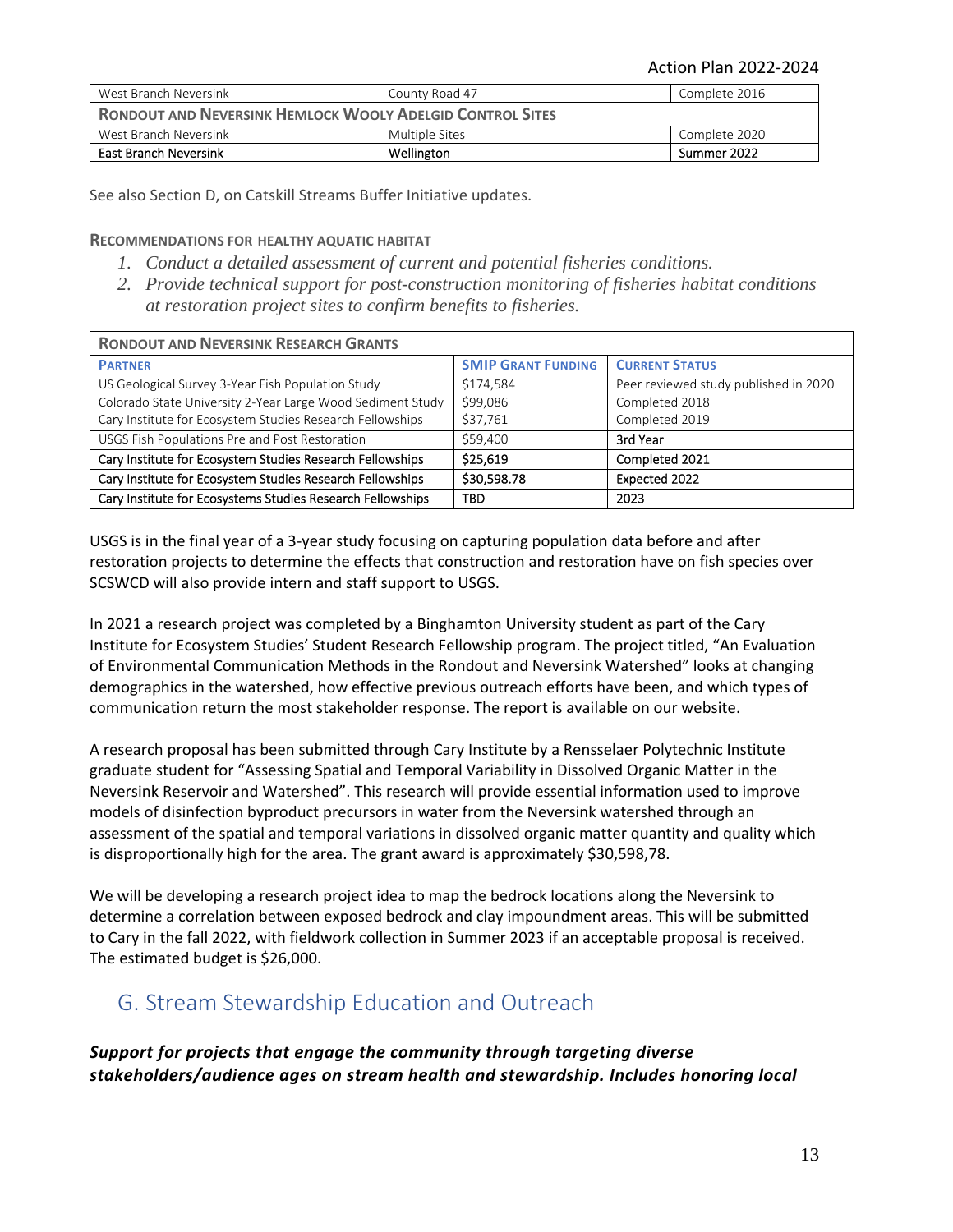### *knowledge, illuminating land use history and providing context for future use of best management practices; includes partnership with three major educational institutions: Frost Valley YMCA, Tri Valley Central School and Time and the Valleys Museum.*

**STREAM STEWARDSHIP EDUCATION AND OUTREACH RECOMMENDATIONS**

- *1. Collaborate with local and regional partners to enhance education and outreach efforts related to stream and floodplain management, sediment and erosion control, and other topics critical to sound watershed management.*
- *2. Maintain a watershed website to provide information to all stakeholders.*
- *3. Develop publications focused on stream management which can be provided to watershed stakeholders and/or used in training workshops.*
- *4. Host an annual watershed conference for the community to promote stream management and stewardship awareness.*
- *5. Increase public and technical awareness about the importance of the Rondout and Neversink watersheds and ecosystems by providing educational workshops for a variety of stakeholders including riparian landowners, municipal leaders, planning boards, code enforcement personnel, highway departments, local businesses, contractors, developers and educators.*
- *6. Increase technical awareness about stream science, water quality protection and best management practices by providing educational workshops for a variety of stakeholders including riparian landowners, municipal leaders, planning boards, code enforcement personnel, highway departments, local businesses, contractors, developers and educators.*
- *7. Develop detailed science-based guidelines for stream management and natural channel design which are readily available to those entities responsible for stream activities in Rondout and Neversink watershed.*

| <b>RONDOUT AND NEVERSINK STAKEHOLDER OUTREACH PROJECTS</b> |                                 |                             |  |  |
|------------------------------------------------------------|---------------------------------|-----------------------------|--|--|
| <b>TITLE</b>                                               | <b>AUDIENCE</b>                 | <b>STATUS</b>               |  |  |
| Anglers Symposium Podcast                                  | General Public                  | 2016-2019                   |  |  |
| Streamside Landowner Participation Guide                   | Project Site Landowners         | Completed 2019              |  |  |
| Getting to Know Your SMP                                   | New Municipal Officials         | In Development w/DEP        |  |  |
| Floodplain Management                                      | New Municipal Officials         | In Development w/DEP        |  |  |
| Stream Process 101                                         | New Municipal Officials         | In Development w/DEP        |  |  |
| The Source E-News                                          | Partners and Participants       | Ongoing, biannual           |  |  |
| www.rondoutneversink.org                                   | Partners and Participants       | Ongoing                     |  |  |
| Instagram @nycheadwaters                                   | Partners and Participants       | Ongoing, weekly             |  |  |
| Facebook                                                   | Partners and Participants       | Ongoing, weekly             |  |  |
| Catskill Waters Video Clips and Podcast                    | General Public                  | Completed 2019              |  |  |
| Hemlock Conservation Prioritization Planning               | Frost Valley and Wintoon Waters | 2019-2021                   |  |  |
| Catskill Stream Geology                                    | General Public                  | Completed 2020              |  |  |
| Know Your Nature: Japanese Knotweed                        | General Public                  | Completed 2020              |  |  |
| <b>CSBI Video Short</b>                                    | <b>Streamside Landowners</b>    | Planning                    |  |  |
| <b>Ecology Symposium</b>                                   | <b>General Public</b>           | <b>Planning Spring 2023</b> |  |  |

Twice annually, a digital newsletter, The Source, featuring information on stream projects, educational topics, and events announcements, will be sent to all subscribers.

Municipal official training in the three FAD deliverable topics (Getting to Know Your Stream Management Plan and Program, Floodplain Management and the NFIP, Stream Process 101) are still in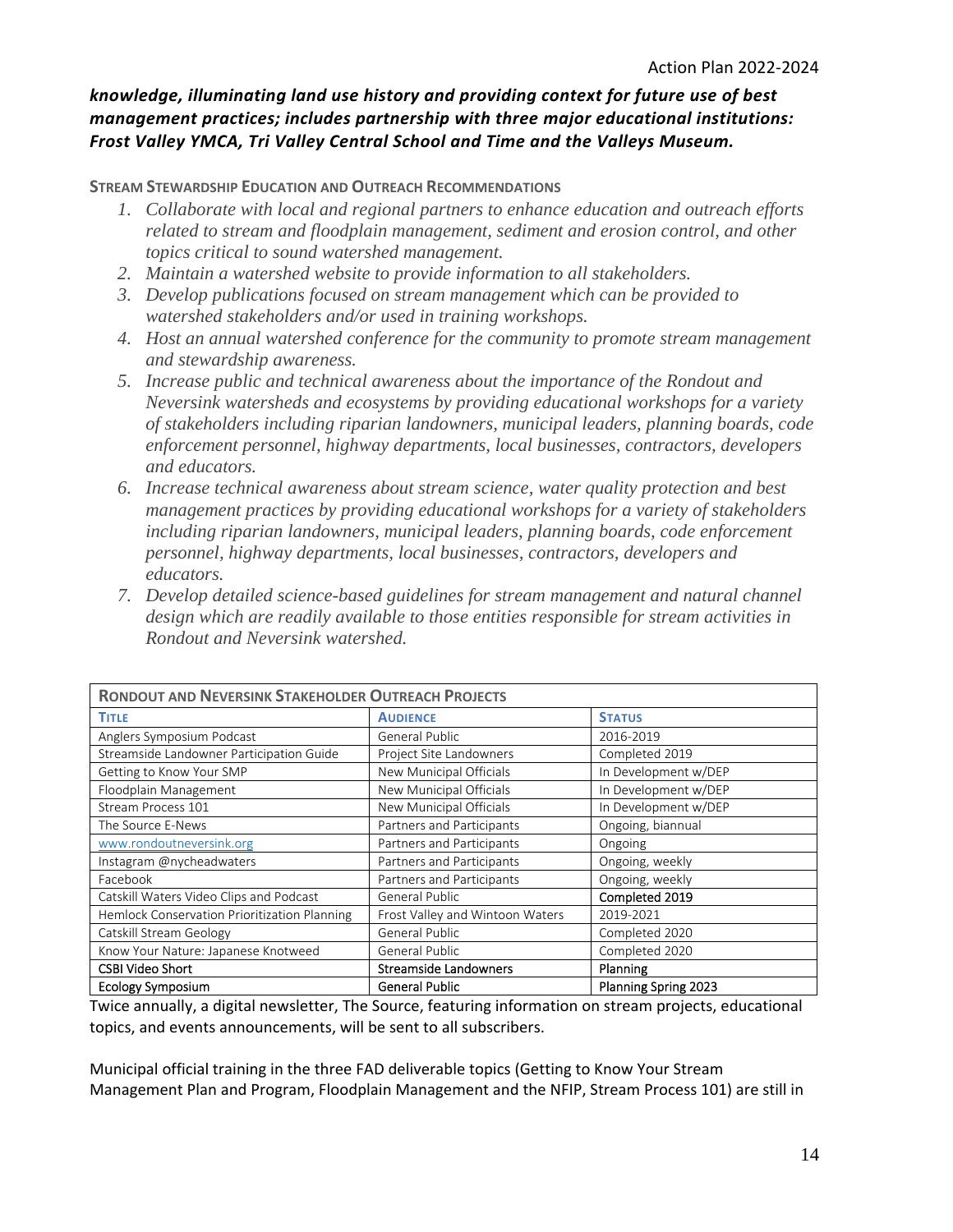development with DEP and once approved will be given on an as‐needed basis. RNSP staff have worked closely in collaboration with the other Districts to develop content for the Streams 101 online training.

A series of short videos are planned, beginning with a focus on CSBI, recorded and produced professionally. RNSP plans to host an ecology-focused symposium in 2023. This is to broaden the audience of the previously held Anglers' Symposium.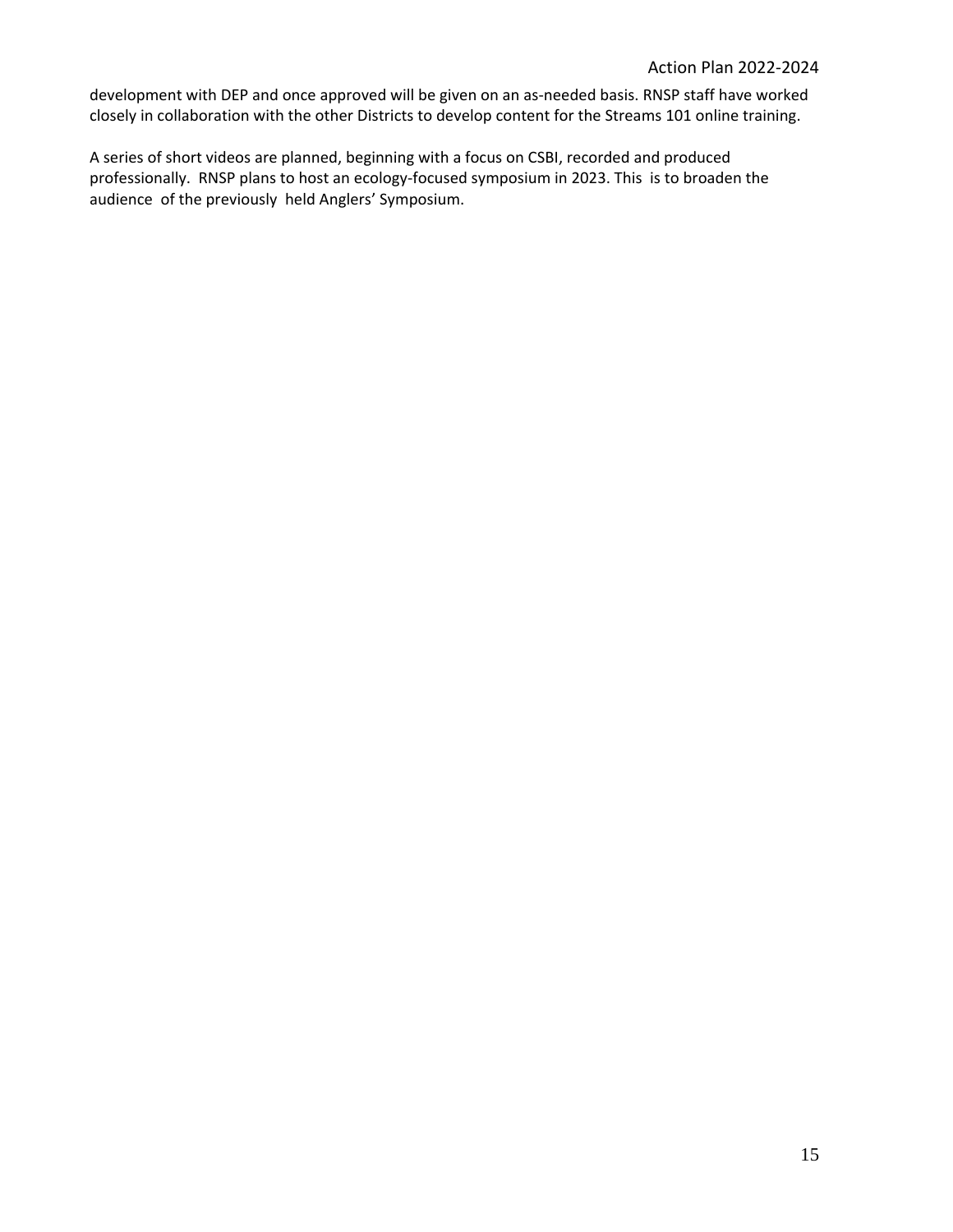| <b>RONDOUT AND NEVERSINK EDUCATION AND OUTREACH SMIP GRANT PROJECTS</b> |                                                      |               |                   |                                                                                                                                                                                                                                                                                                                               |              |
|-------------------------------------------------------------------------|------------------------------------------------------|---------------|-------------------|-------------------------------------------------------------------------------------------------------------------------------------------------------------------------------------------------------------------------------------------------------------------------------------------------------------------------------|--------------|
| <b>PROJECT</b>                                                          | <b>RECIPIENT</b>                                     | <b>STATUS</b> | <b>EXPECTED</b>   | <b>PROJECT DESCRIPTION</b>                                                                                                                                                                                                                                                                                                    | <b>AWARD</b> |
| <b>NAME</b>                                                             |                                                      |               | <b>COMPLETION</b> |                                                                                                                                                                                                                                                                                                                               |              |
| Watershed                                                               | Tri-Valley School                                    | Completed     | November          | Interdisciplinary multi-media                                                                                                                                                                                                                                                                                                 | \$15,000     |
| Project                                                                 |                                                      |               | 2017              | storytelling with high schoolers                                                                                                                                                                                                                                                                                              |              |
| School Trip<br>Scholarships                                             | Time and the<br>Valleys Museum                       | Completed     | 2018              | Funding for transportation/museum<br>visits                                                                                                                                                                                                                                                                                   | \$5,000      |
| Catskill<br>Waters                                                      | Keiko Sono/<br>Fractured Atlas                       | Completed     | 2019              | Film stories of stream stewardship                                                                                                                                                                                                                                                                                            | \$24,241     |
| Watershed<br>Model                                                      | Sullivan BOCES                                       | Completed     | 2018              | An augmented reality topographical<br>model using gaming and projection<br>software to create an interactive<br>sandbox that shows how water flows<br>over the surface of the earth.                                                                                                                                          | \$2,000      |
| Water<br>Power &<br>Streams<br>Exhibit                                  | Time and the<br>Valleys Museum                       | Completed     | 2018              | With the assistance of Tri Valley Central<br>School 8th graders, the Museum is<br>building a properly buffered streamside<br>area feeding a mill pond in a new<br>exhibit to teach visitors about the<br>history of water powered tools on a<br>1930s farm and the impacts<br>manufacturing land uses had on local<br>rivers. | \$12,500     |
| Augmented<br>Reality<br>Watershed<br>Model                              | Time and the<br>Valleys Museum                       | Completed     | 2019              | An augmented reality topographical<br>model using gaming and projection<br>software to create an interactive<br>sandbox that shows how water flows<br>over the surface of the earth.                                                                                                                                          | \$2,585      |
| Peekamoose<br><b>Blue Hole</b><br>Stewards                              | Catskill Center<br>for Conservation<br>& Development | Completed     | 2018              | In partnership with NYS DEC and<br>Catskill Center, funding provides for<br>two full-time outreach workers to<br>present Blue Hole visitors with Leave<br>No Trace principles of outdoor<br>recreation on-site five days during peak<br>use time (summer)                                                                     | \$31,568     |
| Wild About<br>Water                                                     | Tri-Valley School                                    | Completed     | May 2018          | Wild About Water in-school<br>presentation for elementary science<br>students                                                                                                                                                                                                                                                 | \$1,000      |
| <b>USGS Fish</b><br>Study<br>Support                                    | Frost Valley<br>YMCA                                 | Completed     | 2018              | Staff support for USGS Fish Population<br>Study                                                                                                                                                                                                                                                                               | \$2,500      |
| <b>USGS Fish</b><br>Study<br>Support                                    | Frost Valley<br>YMCA                                 | Completed     | 2019              | Staff support for USGS Fish Population<br>Study                                                                                                                                                                                                                                                                               | \$2,500      |
| Peekamoose<br><b>Blue Hole</b><br>Stewards                              | Catskill Center<br>for Conservation<br>& Development | Completed     | 2019              | Extension of successful program from<br>2018 for which NYS DEC has increased<br>its match.                                                                                                                                                                                                                                    | \$15,000     |
| Stream<br>History<br>Kiosks                                             | Town of<br>Neversink                                 | Completed     | 2019              | First in series of three. Partnership<br>project with Town of Neversink, NYS<br>DEC and NYC DEP for three kiosks one<br>on each main river.                                                                                                                                                                                   | TBD          |
| Bedloader<br>Curriculum                                                 | Syzygy Science                                       | Completed     | 2019              | NYS approved model lesson plan<br>introducing students to stream science.                                                                                                                                                                                                                                                     | \$3,000      |
| Peekamoose<br><b>Blue Hole</b><br>Stewards                              | Catskill Center<br>for Conservation<br>& Development | Completed     | 2020              | Extension of successful program from<br>2018 for which NYS DEC has increased<br>its match.                                                                                                                                                                                                                                    | \$10,000     |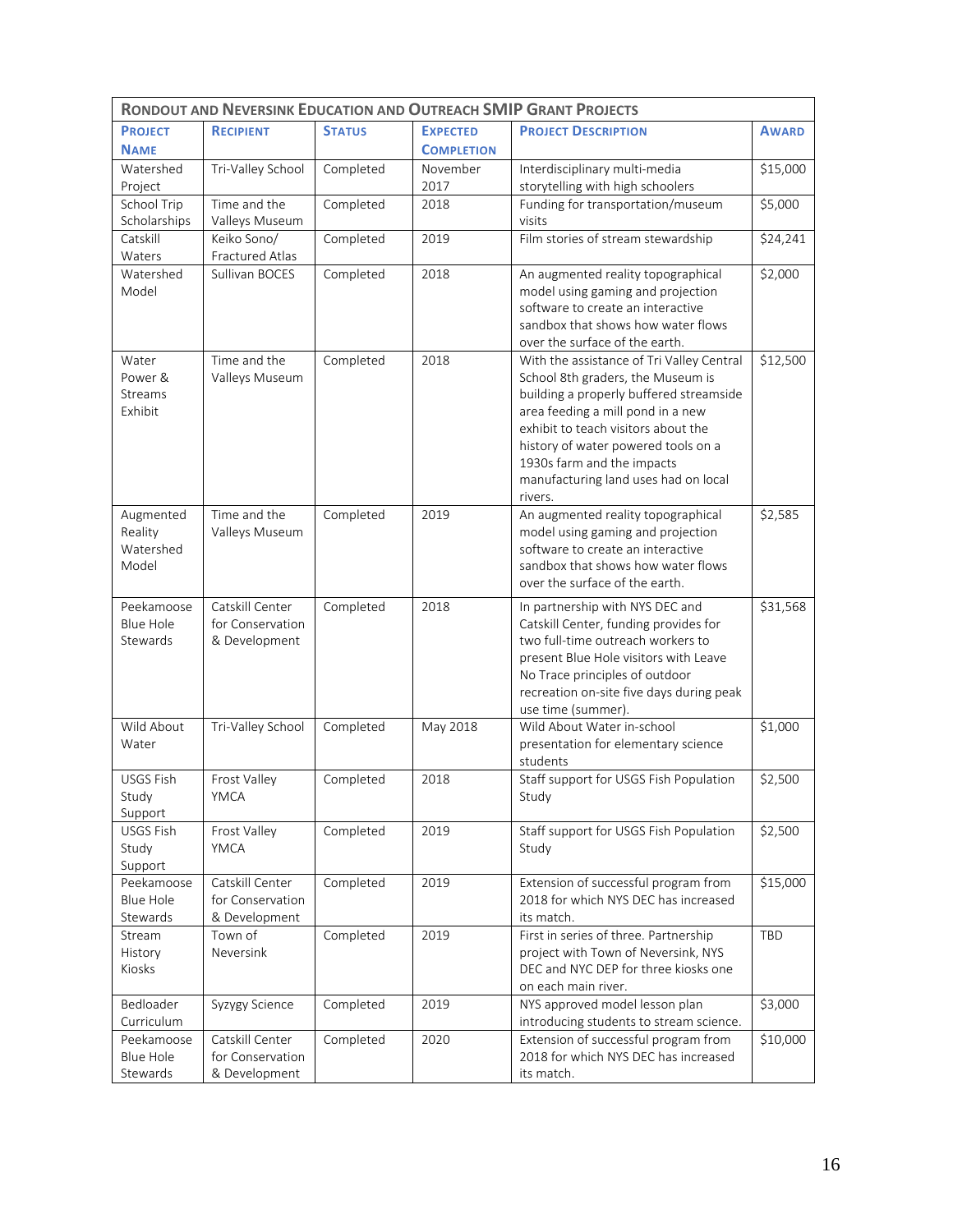| How the<br>Forest Sings<br>to the<br>Stream | Arm of the Sea                                       | Active                                               | Phase 1-2022      | Develop initial story boards for a new<br>theatrical piece describing historical<br>changes in Catskill forests and rivers<br>from early Colonial period to the<br>present including anthropomorphic<br>influences on hemlock population<br>decline. | \$12,500 |
|---------------------------------------------|------------------------------------------------------|------------------------------------------------------|-------------------|------------------------------------------------------------------------------------------------------------------------------------------------------------------------------------------------------------------------------------------------------|----------|
| Peekamoose<br>Blue Hole<br>Stewards         | Catskill Center<br>for Conservation<br>& Development | Active                                               | Completed<br>2021 | Fourth year extension of successful<br>program to provide stream stewards at<br>Blue Hole swimming "hot spot".                                                                                                                                       | \$8,000  |
| Stream<br>History e-<br>Book                | Time and the<br>Valleys Museum                       | Complete                                             | Completed<br>2021 | The second in the series, on the<br>Rondout River History was originally<br>proposed as a kiosk but was switched<br>to an e-book format.                                                                                                             | \$3,400  |
| Neversink<br>River History<br>e-book        | Time and the<br>Valleys Museum                       | Active                                               | Summer 2023       | The third in the series on local stream<br>history. Signage at the Covered Bridge<br>and e-book                                                                                                                                                      | \$8,000  |
| Soil Barn<br>Quilt                          | Town of<br>Neversink                                 | On Hold                                              | <b>TBD</b>        | Working with Cornell artist to use local<br>riverine soils to create a Neversink Barn<br>Quilt, with participation from local<br>landowners through one or more<br>workshops                                                                         | TBD      |
| Neversink<br>Kayaking<br>Day                | Town of<br>Neversink Parks<br>and Rec                | Completed<br>2021<br>Renew 2022<br><b>Renew 2023</b> | Annual            | Guided tour of Neversink Reservoir<br>aimed at first time kayakers with rental<br>equipment, safety gear, and<br>instructions with lifeguards present                                                                                                | \$3,400  |
| Waterwheel<br>Exhibit<br>Improvemen<br>ts   | Time and the<br>Valleys Museum                       | Active                                               | 2022              | Providing funding for a stream table at<br>the museum and enhancements to the<br>waterwheel exhibit.                                                                                                                                                 | \$13,862 |
| Peekamoose<br><b>Blue Hole</b><br>Stewards  | Catskill Center<br>for Conservation<br>& Development | Active                                               | Summer 2022       | Fifth year extension of successful<br>program to provide stream stewards at<br>Blue Hole swimming "hot spot".                                                                                                                                        | \$8,000  |
| Arm of the<br>Sea<br>Performance            | Neversink Parks<br>and Rec                           | Active                                               | September<br>2022 | Performance of the previously funded<br>Arm of the Sea, "How the Forest Sings<br>to the Stream"                                                                                                                                                      | \$2,500  |

Several previous SMIP grants are being progressed in phases throughout 2022. A SMIP grant (\$12,500) awarded to Arm of the Sea, a local not-for-profit theatre group focused on environmental education, in April 2020 is expected to be completed in 2022. Arm of the Sea has been developing a new production, "How the Forest Sings to the Stream" and are about 90% complete with the storyboards. A grant to the Town of Neversink to host the pageant is planned for late Summer 2022. Arm of the Sea will work with